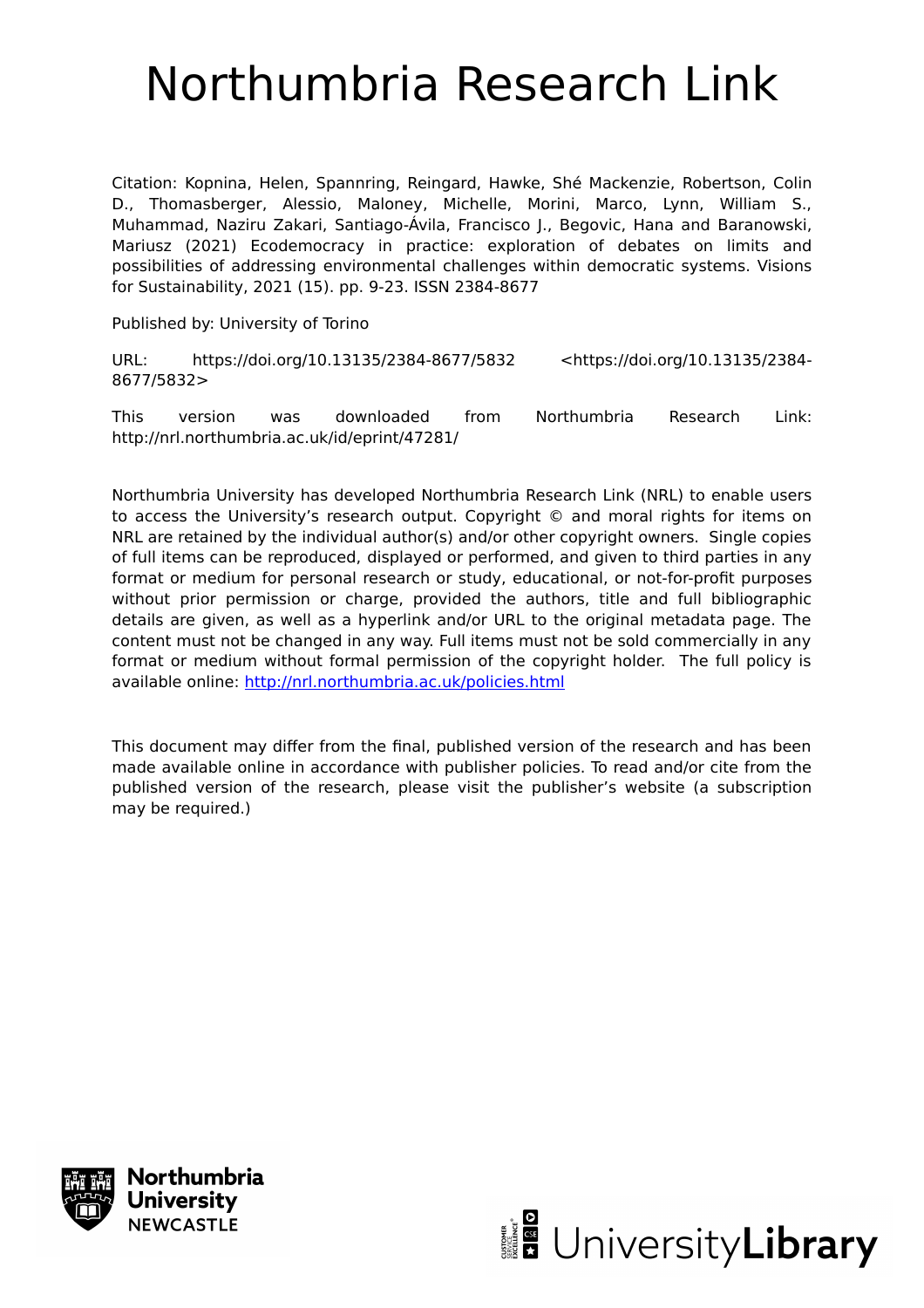# Ecodemocracy in Practice: Exploration of Debates on Limits and Possibilities of Addressing Environmental Challenges within Democratic Systems

Helen Kopnina<sup>1\*,</sup> Reingard Spannring<sup>2</sup>, Shé Hawke<sup>3</sup>, Colin D. Robertson<sup>4</sup>, Alessio Thomasberger<sup>5</sup>, Michelle Maloney<sup>6</sup>, Marco Morini<sup>7</sup>, William Lynn<sup>8</sup>, Naziru Zakari Muhammad<sup>9</sup>, Francisco J. Santiago-Ávila<sup>10</sup>, Hana Begovic<sup>11</sup>, Mariusz Baranowski<sup>12</sup>

<sup>1</sup> The Hague University of Applied Science, The Netherlands. <sup>2</sup> Institute for Education Science, University of Innsbruck, Austria. <sup>3</sup> Mediterranean Institute for Environmental Studies, Science Research Centre, Koper, Slovenia. <sup>4</sup> Law Society of Scotland, Edinburgh, Scotland. <sup>5</sup> Philipps University Marburg, Marburg, Germany. <sup>6</sup> Law Futures Centre, Griffith University, Queensland, Australia. <sup>7</sup>University of Rome "La Sapienza", Rome, Italy. <sup>8</sup> George Perkins Marsh Institute, Clark University, Worcester MA, USA. <sup>9</sup> Mweka College, Mweka, Tanzania. <sup>10</sup> University of Wisconsin-Madison, Madison WI, USA. <sup>11</sup> United Nations Harmony with Nature Knowledge Network, United Nations. <sup>12</sup> Adam Mickiewicz University, Poznań, Poland.

\* **Corresponding Author:** Helen Kopnina, **e-mail**: [h.kopnina@hhs.nl](mailto:h.kopnina@hhs.nl)

**Article history:** Submitted May 10, 2021. **Accepted:** May 21, 2021. **Published online:** May 22, 2021

**Citation**: Kopnina, H. et al. (2021). Ecodemocracy in Practice: Exploration of Debates on Limits and Possibilities of Addressing Environmental Challenges within Democratic Systems. *Visions for Sustainability,*  15: 9-23.

**DOI:** <http://dx.doi.org/10.13135/2384-8677/5832>

**Copyright**: ©2021 Kopnina, H. This is an open-access article distributed under the terms of the Creative Commons Attribution License, which permits unrestricted use, distribution, and reproduction in any medium, provided the original author and source are credited.

\_\_\_\_\_\_\_\_\_\_\_\_\_\_\_\_\_\_\_\_\_\_\_\_\_\_\_\_\_\_\_\_\_\_\_\_\_\_\_\_\_\_\_\_\_\_\_\_\_\_\_\_\_\_\_\_\_\_\_\_\_\_\_\_\_\_\_\_\_\_\_\_

**Competing Interests**: The authors have declared that no competing interests exist.

#### **Abstract**

This article examines the practical implications of ecological democracy or ecodemocracy, inquiring how capable democratic societies are of addressing environmental challenges. It asks: What is needed to secure democratic legitimacy for policy measures to benefit nonhuman species? What would ecodemocracy look like in practice? Different types of existing and possible types of representation are discussed, including the expansion of the precautionary principle, the Council of All Beings or Parliament of Things, and representation through the Parties for Animals. A possible approach in the form of a mandate for proxy eco- representation similar to civil rights through continuous affirmative action is investigated. Limitations and possibilities of each approach for nature representation are weighed.

**Key words.** anthropocentrism, democracy, ecocentrism, ecological democracy, ecodemocracy, ecological justice, environmental justice, multispecies justice, rights of nature. \_\_\_\_\_\_\_\_\_\_\_\_\_\_\_\_\_\_\_\_\_\_\_\_\_\_\_\_\_\_\_\_\_\_\_\_\_\_\_\_\_\_\_\_\_\_\_\_\_\_\_\_\_\_\_\_\_\_\_\_\_\_\_\_\_\_\_\_\_\_\_\_\_\_\_\_\_\_\_

#### **Introduction: Democracy and environmental problems**

Several social and political scientists question the capacity of current democratic systems to address environmental challenges and/or the interconnected concepts of the interests and rights of animals and Nature, of which we are part (Midgley, 1994; Mathews, 1996; Eckersley, 2004; Dryzek, 2005; Lidskog & Elander, 2010). In this article, we argue that conventional democracy based on one-species representation falls short of decision-making that benefits Nature. It is argued that anthropocentric motivation is unlikely to protect all life on the planet, especially instrumentally "useless" species (Katz, 1999). Despite the evidence of mass extinctions and the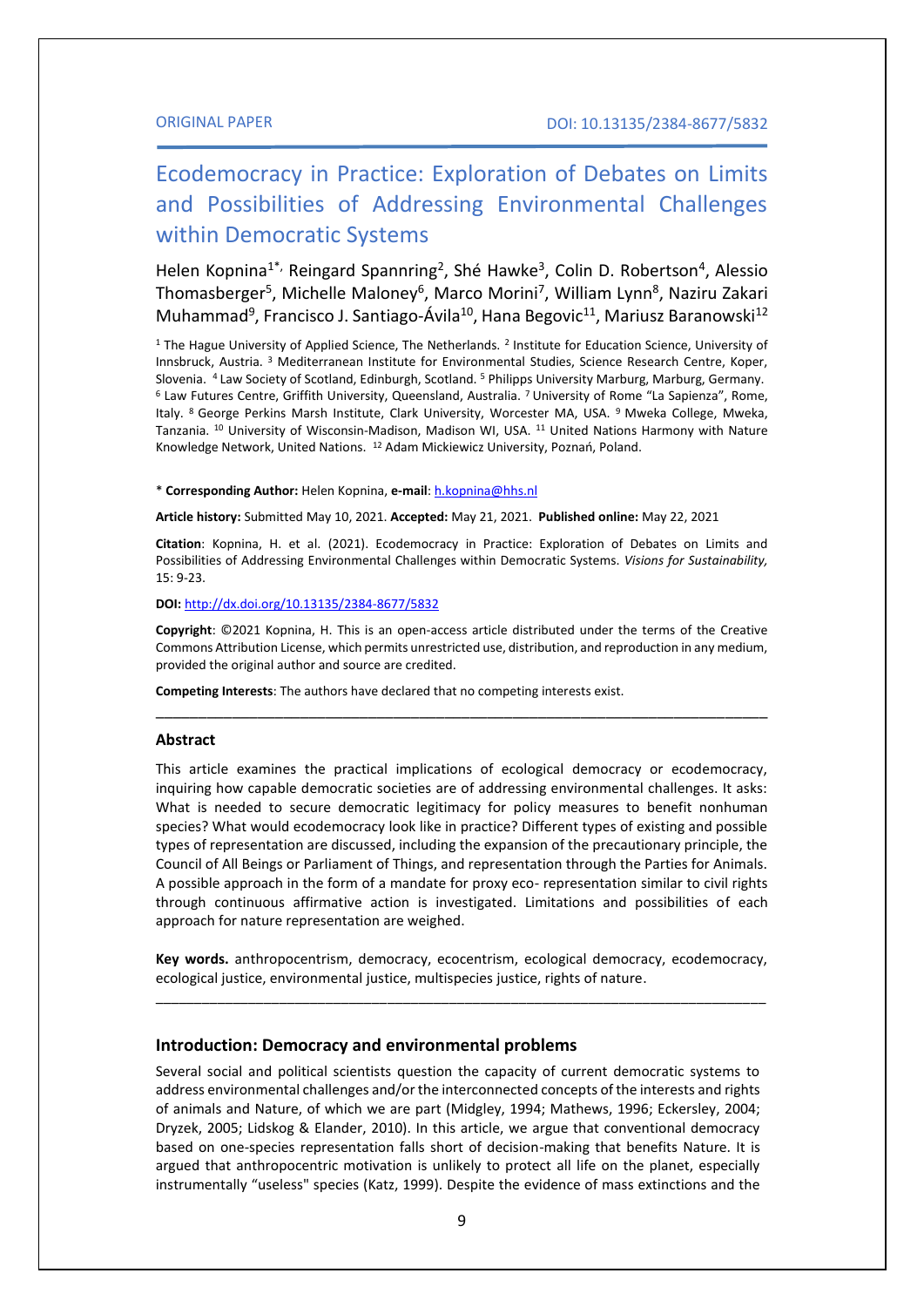inability to address climate crises, the pathological attachment to the idea of "progress" in our democracies remains (Foster, 2015). This belief underpins environmental politics within advanced modern consumer societies that foster denial (Blühdorn, 2007) and limit our understandings of extinctions and human and nonhuman world relationships.

Since nonhumans are not represented in parliamentary systems, their interests are often ignored (Lidskog & Elander, 2010) and our society and politics remain exclusively anthropocentric (Baxter, 2005; Washington et al., 2017; Piccolo et al., 2018; Gray & Curry, 2020). Therefore, following Eckersley (2004), in an anthropocentrically-minded democracy that values biodiversity only in economic terms, there will be no institutional guarantees that respect nonhuman interests. Recognizing the legal rights of Nature is one way, but in many jurisdictions, this remains difficult to implement or operationalize (Taylor et al., 2020). Rethinking "progress" has become increasingly critical.

As a solution, this article proposes uniting animal rights with Rights of Nature (Naess, 1973; Kopnina et al., 2018a) approaches, which are both critical of human exceptionalism and anthropocentrism. This research discusses how existing forms of democracy can form a basis for eco-representation (Baxter, 2005; Eckersley & Gagnon, 2014; Gray & Curry, 2016), inclusive pluralism (Kopnina & Cherniak, 2016), and "Earth Jurisprudence" (Cullinan, 2003; Burdon, 2011) both through existing and still possible democratic means. This article uses existing forms as a base to advance ecodemocracy, including the application of the precautionary principle, the Council of All Beings (Seed et al., 1988; Macy 2005), the Parliament of Things (Latour 1993), and Parties for Animals.

By adopting an environmental philosophy that stresses the intrinsic values of nonhuman species and biological diversity, this article argues for eco- representation at individuals, populations, species, communities, and governance levels. Ecocentric (ecology or ecosystem) centered democracy or ecodemocracy is a legal and political system in which nonhumans and their habitats are represented and nonhuman beings' right to survive and flourish can be accounted for in human society's decision-making processes (Stone, 2010; Gray & Curry, 2016; 2020). But can existing democratic governments effectively solve the most pressing environmental problems of our time?

This paper critically examines steps to ensure existing democratic systems are more inclusive and ecocentric. Some of the emerging questions include: What is needed to secure democratic legitimacy for policy measures for the benefit of nonhuman species that may impose added responsibility on their present electorates? What are the best strategies for swaying current electorates to accept these burdens? Will representatives agree on what the "good" is regarding millions of species, climate change, and biodiversity loss? These are questions worthy of analysis in environmental politics.

Before we turn to practicalities and the assignation of rights, we address the larger requirements of ecodemocracy. To begin, we ask under which conditions will almost 8 billion (potential) voters speak up on behalf of the Earth system, composed of interactive and reciprocal relationships that connect every organism on Earth into one planetary and complex interdependent ecosystem. Firstly, we argue for the recognition of the grave injustice that innumerable nonhuman beings have no legally recognized voice in human democratic decisionmaking. This exposes current democracies as vastly inadequate to address the planet-wide subordination of places and beings to a single dominant species. To quote Crist (2012, p. 148):

Our conceit has made us so imagination-poor that we cannot fathom that future people, disabused of our species-small-mindedness, will desire to live in a world rich in kinds of beings and kinds of places. Hope lies in humanity's coming to realize the immensity of what we are irretrievably losing, which is not resources. Hope lies in the fact that we are native to the Earth: we have the potential of understanding that we are losing our own family.

This realization of injustice recognizes limits in the human capacity to meet projected future farmed animals' product demand, while also "achieving animal welfare and environmental goals, limits that signal the need for urgent action to also reduce overconsumption and escalating demands" (Garnett et al., 2013, p. 34). Resolving such tensions must constitute part of the resolution process. What is proposed here is neither acceptance of a conventional democratic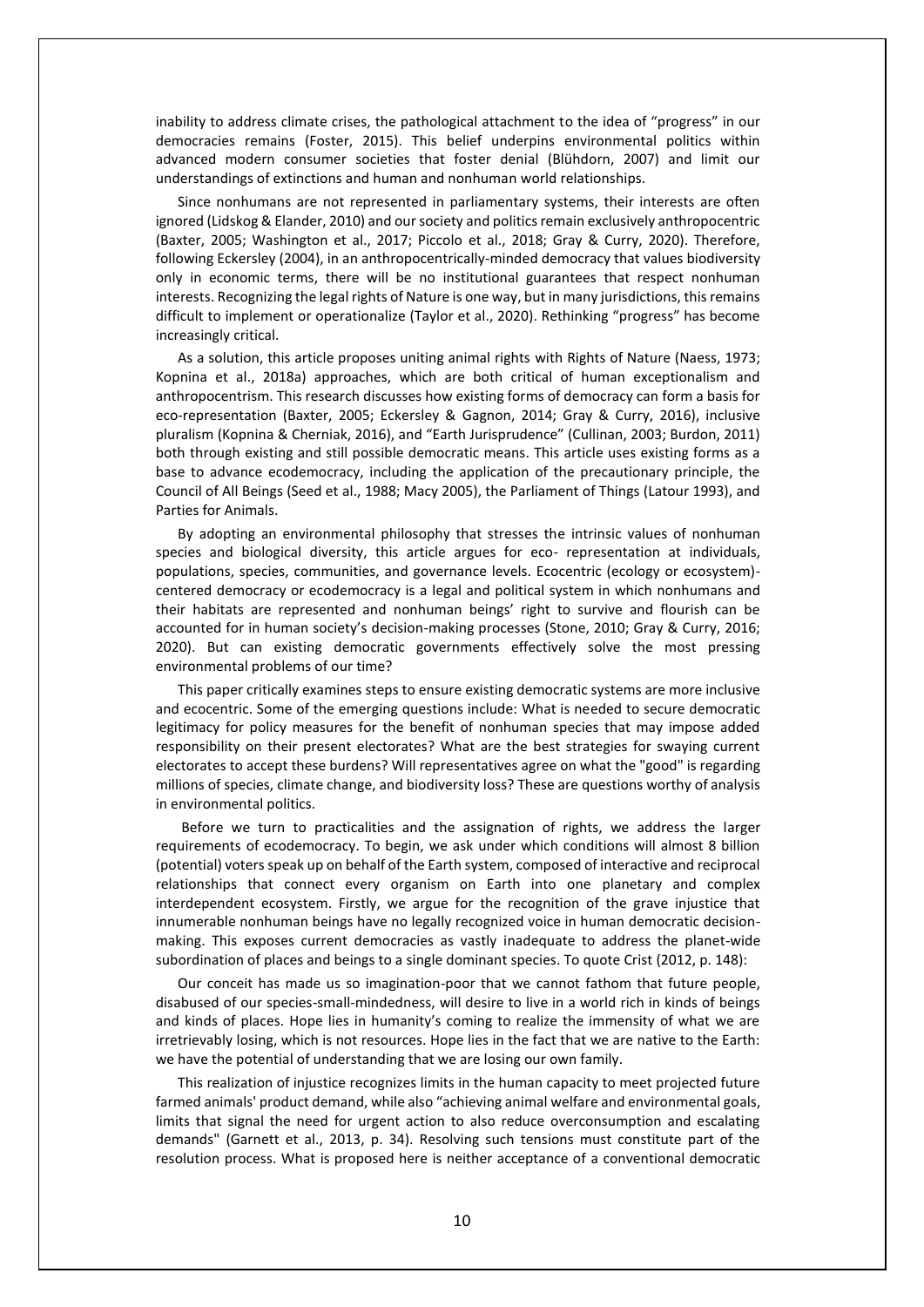model nor a conspiracy theory of environmentalists imposing a totalitarian state – but an expansion of democracy to include greater-than-humans.

### **Relevant definitions**

These definitions are key to the discussion we offer, with the cognizance that the making of ecodemocracy is beset with complex challenges, aimed at combating overt or covert forms of speciesism (Singer, 2009) and anthropocentrism. "Anthropocentrism" is defined as: "the privileging of that class of beings who best fulfill a conception of what is considered to be quintessentially human over and against all nonhuman others" (Calarco, 2014). "Democracy" here refers to a system of government by (parts of or whole) population of a nation through chosen representatives. "Ecodemocracy" is intertwined with "earth democracy"," eco- justice" or "Earth justice", and refers to political processes that recognize the intrinsic value of nonhuman beings through "inclusive pluralism" (Cullinan, 2003; Baxter, 2005; Kopnina & Cherniak, 2016; Gray & Curry, 2011). "Environmental justice" is social justice focused on equalizing relationships and access to so-called "natural resources" among different social groups (Bird Rose 2007; Schlosberg 2004). By contrast, proponents of ecological justice emphasize that we should also consider non-human species as morally significant agents (Baxter, 2005; Cafaro & Primack, 2014; Mathews, 2016).

"Ecocide" is a crime against elemental Earth itself, the damage caused to the land and water, the flora, and fauna within one or several affected ecosystems (Higgins, 2010). "Earth jurisprudence" refers to a philosophy of human law and governance based on the idea that the welfare of each member of the community of beings, including humans, is dependent on the welfare of the Earth as a whole (Cullinan, 2003; Burdon, 2011). The term "nonhumans" (or "greater-than-humans", or "animals") includes vertebrates such as mammals, birds, marsupials, and reptilians; and invertebrates such as sea urchins, earthworms, sponges, jellyfish, insects, and snails, but also plants, fungus, algae, etc. "Nonhuman nature" refers to environment, ecosystems, or habitats that might have been altered by human anthropogenic change. "Wilderness" refers to minimally human-altered "Nature" (Sitka-Sage et al., 2017). The term "interests" refers here to well-being, with concepts and theories of interests, rights, virtues, etc. being different lenses by which to understand and act on what well-being means. The term "rights" refers to a set of legal, political, and/or moral understanding or recognition of certain kinds of (ethical) considerations of what is in the best interest of a species, based on the recognition of "intrinsic value" (Naess, 1973; Midgley, 1994; Singer, 2009).

While "animal rights" might protect the animal from human use, "animal welfare" might permit animal use as long as they are used "humanely" (Garner, 2015). Similarly, "Rights of Nature" refer to ecology-centered ("ecocentric", or "deep ecology") protection of the environment, ecosystems, or habitats (Naess, 1973; Kopnina et al., 2018a; Piccolo et al., 2018; Washington et al., 2017; 2018). In "shallow ecology", a usually healthy environment is protected for the sake of human welfare, not because of recognition of its intrinsic value (Naess, 1973; Mathews, 2016). "Intrinsic value" refers to the non-instrumental value, independent of human benefits, of living beings, and ecological systems (Nelson et al., 2016). For Mathews (2016:143), "To possess intrinsic value is to be valuable in one's own right, and inherently worthy of moral consideration", and further that "Biocentrism … attributes intrinsic value, and hence moral considerability, to non-human entities in their own right". The terms "eco-representatives" and "proxies" are legal advocates for future generations of people, animals, and Nature (Treves et al. 2019). Human proxies represent "nonhumans" or "Nature" through "ecodemocracy" (Eckersley, 1995; 2004; Lundmark, 1998; Baxter, 2005; Dobson, 2010).

#### **Can existing democratic governments solve pressing environmental problems?**

Whether democratic governments can move toward ecological justice depends on many factors including prevailing worldviews and beliefs in society, the power of the industry, and other social institutions such as the education system, the role of political parties, and grassroots movements. On the level of civil society, experimental and experiential groups emerge that play with alternative perspectives on human nature and human-animal relations.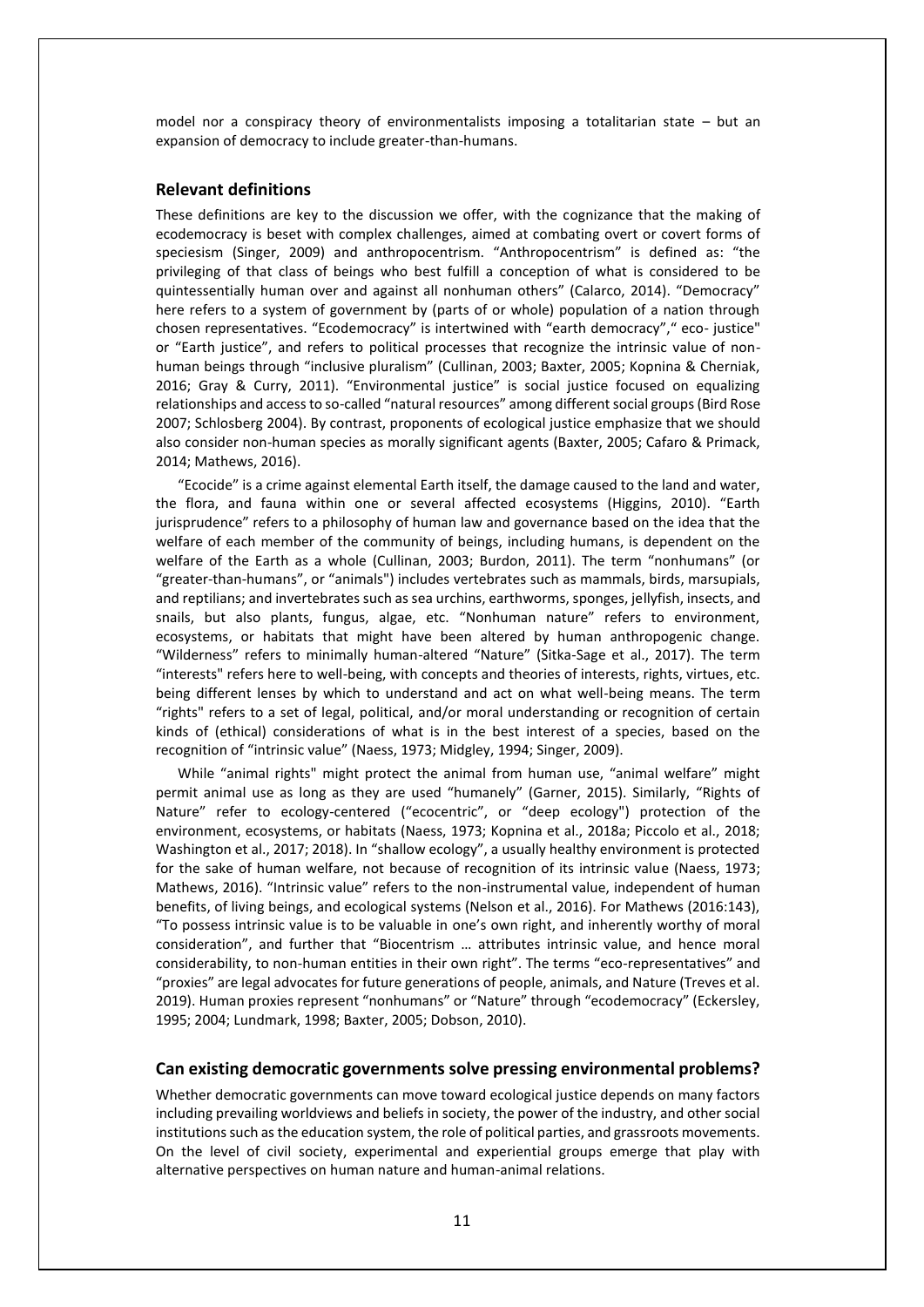The belief that democracy can protect nonhumans is based on the "convergence thesis" which assumes that a healthy environment is beneficial to human welfare (Norton, 1986). Since the protection of the natural world is in the interests of humans, anthropocentric and nonhumancentered policies are assumed to converge in the long run (Norton, 1986; Light, 1996). This process is supposed to be supported by the twin processes of democracy and the advancement of "postmaterial values", the transformation from economic to more "enlightened" ones such as environmental protection (Inglehart & Flanagan, 1987). This transformation is believed to take place through economic development, technology, and education (Inglehart & Flanagan, 1987; Light, 1996). In Africa, for example, it has been noted that even the issue of community conservation and participatory approaches to biodiversity protection is complicated by economic factors (Fitzgerald, 2015; Habu & Muhammad, 2017). Human-wildlife conflict has taken its toll on wildlife conservation because of crop damage and the levels of (illegal) killing wildlife (Osborn & Parker, 2002; Plotnik & de Waal, 2014). It was suggested that unless governments take drastic measures in solving their people's economic problems when it comes to the issue of allocation of natural resources, ecodemocracy will hardly be supported.

The environmental crisis has been attributed to the increasing human population and growing material demands stimulating production and consumption (Crist et al., 2017). Thus, one key action is foregrounding ecocentrism and ecojustice in political, legal, and economic decisionmaking (Stone, 2010). This includes promoting volunteer non-coercive family planning (Crist et al., 2017) and striving towards degrowth or steady-state-economy approaches (Kallis, 2011; Washington & Maloney, 2020). Re-pacing development may be easier to implement where environmental deprivation is already making itself felt (Tremblay & Dunlap, 1977), simultaneously protecting developing countries' economies. Otherwise, growing demands on natural resources will continue to jeopardize ecological integrity. In turn, long-term prosperity and alleviation of poverty become all but impossible, rendering the Sustainable Development Goals unachievable (Kopnina, 2020). Economic development, which critics have identified as a form of a neo-colonial vision of progress, leads to short-term thinking. Earning quick money through poaching and logging gives way to long-term security through eco-tourism. However, some political and economic barriers need to be overcome (Habu & Muhammad, 2017).

It can be hypothesized that any politician wanting to start subtracting environmental costs from the national economy accepts funding from established allies and industrial lobby groups (Rancière, 2007). What is perhaps most disturbing, is not just the fact that democracies are influenced by powerful industrial lobbies, but that even environmentally-conscious politicians, may fail to push through reforms that are unpopular with the voters and lobbies. After all, the relationship between the democratic system and the capitalist market economy (Rancière, 2007) is stronger than it seems at first sight and affects the ways Nature is treated (Goldman, 1998)

Even in an "enlightened democracy", Warwick (1998) warns that the assumption that the twin processes of education and democracy are globally transforming values "needs to be treated with some degree of caution" (p. 604). Despite more than half a century of environmental education, environmental problems have worsened (Bonnett, 2013; Sitka-Sage et al., 2017). While "diversity", "pluralism" and "equality" are embraced in democratic societies (Goodman, 2019), these virtues have little bearing upon rights or well-being improvements in other species (Eckersley, 1995; 2004; Kopnina & Cherniak, 2016). The great moral wrong of extinction (Cafaro & Primack, 2014), or the "silent killer" of habitat destruction (Fitzgerald, 2015), or the miserable conditions of farm animals (Crist, 2012) are still largely not recognized as ethically abhorrent in current democracies as these are not concerned with the rights of nonhumans.

It has been argued that without recognition of the intrinsic value of nonhuman Nature, no institutional guarantees, legally or politically, can be given that nonhuman well-being will be considered (Katz, 1999; Washington et al., 2017; Kopnina et al., 2018a; Piccolo et al., 2018). Perspectives foregrounding ecocentrism supporting nonhuman Nature: individually, in parts, or as a whole, needs integration into the functioning of political and legal institutions (Eckersley, 1995; 2004; Peterson, 2013; Lynn, 2015; Kopnina & Cherniak, 2016).

While Western "enlightened" societies recently became alert to safeguarding the rights of people of different gender, sexual orientations, and especially racism (Williams, 2020), this moral consideration applies only to humans (Bisgould, 2008). For example, the use of millions of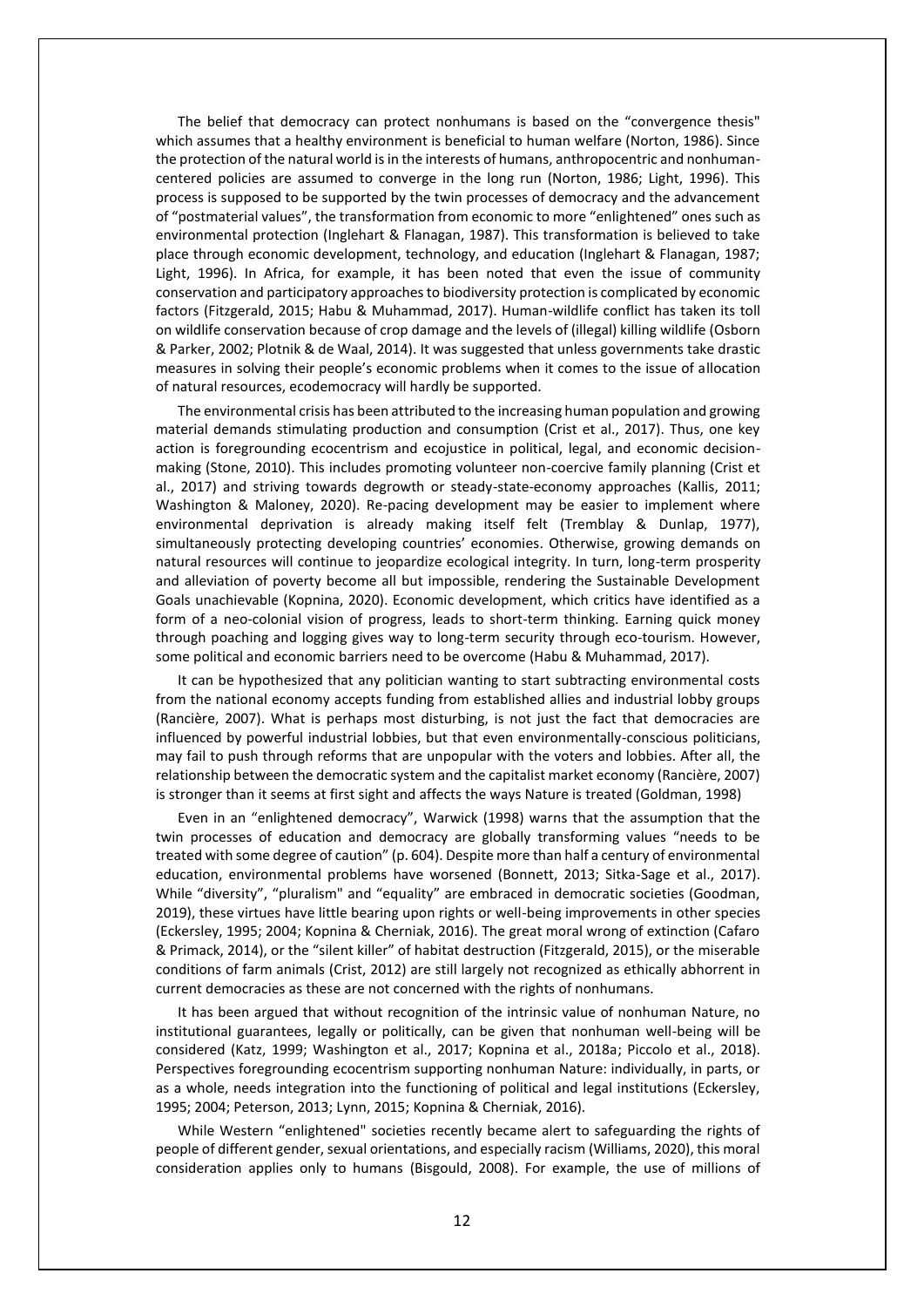laboratory animals to develop the COVID-19 vaccine is justified by the idea of the "common [human] good" (Toliver, 2020). Following postmaterial values theory (Inglehart & Flanagan 1987), the choice of "common good" in people of less privileged backgrounds might be determined not as much by the images of billions of dead lab animals but of affordable products. Industrial-scale farming operations, slaughterhouses, factories, and enormous quantities of food waste suggest that the way one species turns all other species into "fictitious commodities" (Polanyi, 2001) is by no means competitive with the idea of democracy.

A key question regarding including nonhuman beings in the sphere of moral concern is whether national governments can secure lasting electoral support for imposing major responsibilities on electorates for the benefit of nonhuman species (Lidskog & Elander 2010). Empirically speaking, it appears they struggle to do so, even for the sake of electorate health. Nevertheless, the majority support of the electorate and society need to deliberate on what is "good" regarding millions of species, climate change, and biodiversity loss. The question of what is "good" is of course ethical and relative, while some of the issues discussed here are practical (Midgely, 1998).

Pragmatically, existing Green parties primarily focus on the environment when it affects human welfare (Kopnina, 2019a). In mainstream politics, words like ecology and sustainability are increasingly used in rhetorical rather than meaningful ways, with anthropocentric economic policies (Washington & Maloney, 2020). Meanwhile, grass-roots environmental movements impact the political agenda beyond green parties. Fridays For Future (FFF), the global activist movement calling for 'climate justice' inspired by the Swedish youth activist Greta Thunberg, brought millions to the streets, issuing a call for both environmental and 'democratic renovation'. FFF protests affected the EU elections in Germany and Austria by boosting results for the Green parties (Spannring, 2020). Yet, aside from Parties for Animals, the political representation of nonhuman beings is rare, and social movements that defend Nature often compete with a myriad of human-centered interest groups, with mutually exclusive interests (Kopnina, 2019b).

For example, in 2018, in Paris, the Gilets Jaunes, protesters in yellow vests, blocked roads opposing the decision of the French government to raise taxes on fossil fuels. When interviewed many protestors identified as "common citizens" demanding the government not interfere with their livelihoods. Simultaneously, in 2018, Extinction Rebellion, a group of activists that originated in London, engaged in civil disobedience and roadblocks to pressure their government into action on climate change and species extinction, which demonstrates an ecocentric viewpoint. Extinction Rebellion modeled their non-violent direct action and strategies on the civil rights, suffragettes, and social liberation movements of centuries prior. Because of the shifting membership and lack of coherency in goals and practicable policy reforms in both cases, the value of these protests is yet to yield tangible results, hence, the role of government remains central.

# **What is needed to secure democratic legitimacy for non-anthropocentric policy?**

To accept complex trade-offs of eco-representation, ecocentric or animal ethics must be widely shared in society. If this does not occur, nonhumans' interests are likely to be underrepresented (Werzansky-Orland, 2019; Wilson, 2019). To achieve this representation, Lundmark (1998) and Dobson (2010) both suggest a form of proxy representation in parliament. Lundmark reflected that "a random sample of people from the 'ordinary 'electorate act on behalf of non-humans" (p. 52).

Given that nonhuman stakeholders cannot formally authorize their representation in political discussion or deliberation, direct representation is impossible (Gray & Curry, 2020). According to O'Neill (2006), the legitimacy of representation can instead arise through the possession of knowledge concerning the interests of non-human stakeholders. Existing deliberative democracy allows for "virtual representation" through the internalization of the interests of nonhuman stakeholders (O'Neill, 2006). The practicalities of this proxy representation are not yet fixed, yet some could complement Parties of Animals by expanding focus on a spectrum between domestic animals and wild species and habitats.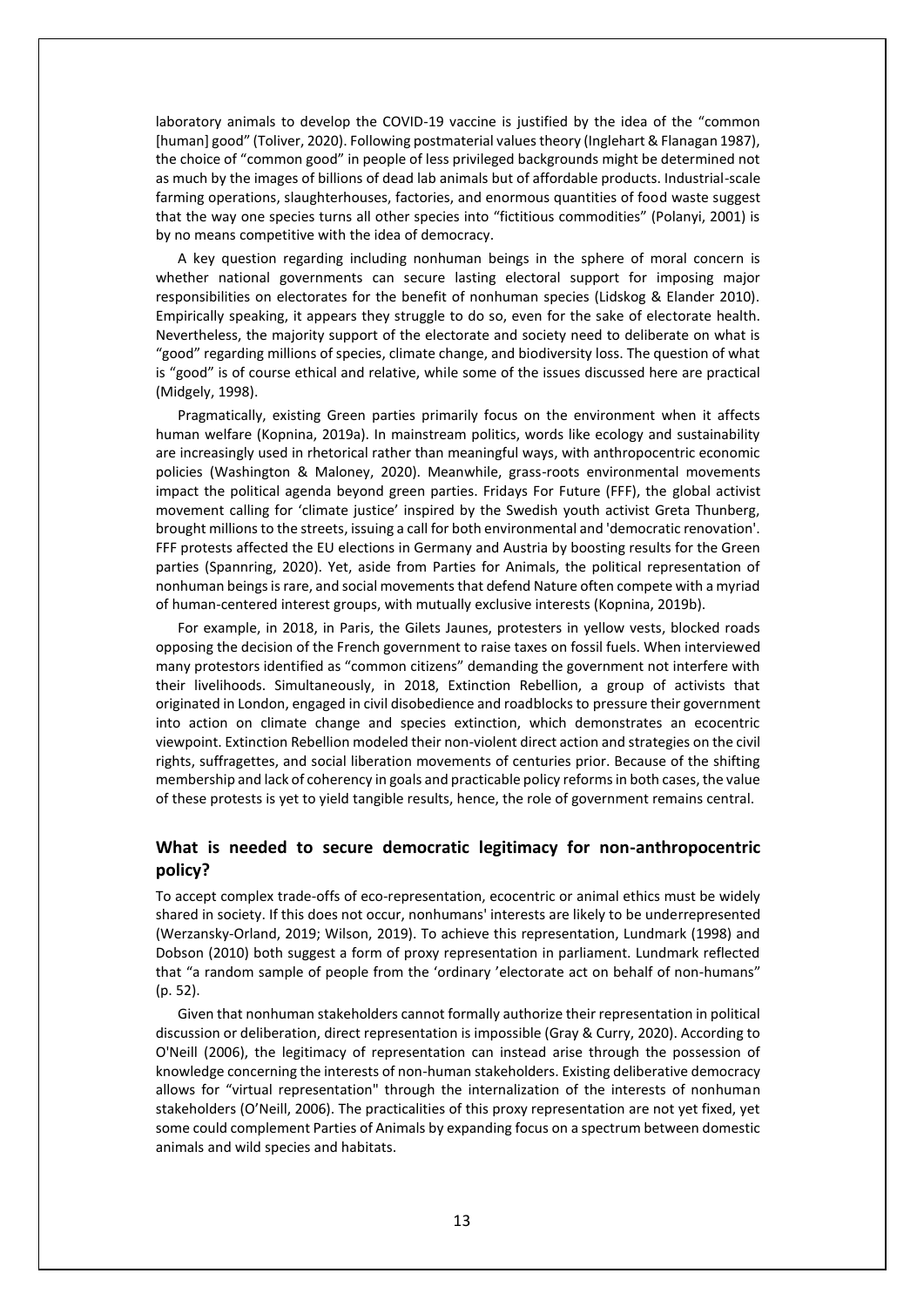The most drastic plan would reserve places for nonhuman representatives, based on existing electorates, and as mandated requirements or quotas. This can be seen as compensation for the fact that nonhuman beings cannot appoint themselves as candidates, cannot speak in human assemblies. Proxy representation raises questions about how individuals will be elected, whom they will represent, and how representation will be balanced with existing anthropocentric politics. To ensure democratic legitimacy for ecocentric policies, proportionate representation (number of individuals within a species, or the significance of species for the flourishing of other species) might be possible. However, as a global census of species is impossible, marginal geographies and their species may remain unknown. Mathews (2016) proposes the "bioproportionality principle", seeking not merely viable but optimal populations of all species. Allowing all species to flourish has specific policy implications and strengthens the case for increasing the extent of protected areas (Mathews, 2016) with minimal intervention, while also considering the ethical reduction of human populations (Crist et al., 2017).

#### **How to make the existing democratic systems more inclusive and ecocentric?**

To address the shortcomings of current democratic systems, a typology of existing and possible ecodemocratic initiatives is emerging. Some steps have already been taken, such as the constitutional entrenchment of the precautionary principle (Eckersley & Gagnon, 2014), which is already widely applied in the context of climate change and pollution. Related to the precautionary principle, the Vorsorgeprinzip helps to foresee, forewarn, and forestall harm in the form of care ethics in public policy which has relevance in scientific disputes about certainty (Bernard, 2016; Lynn, 2018). It applies to harm-causing actions when scientific knowledge of the consequences of this action is lacking or uncertain (O'Riordan, 2013). For example, some governments have taken the precautionary principle regarding wildlife trade based on emerging evidence that the consumption of wildlife caused the spread of COVID-19 (UNEP, 2020).

The restraint to limitless expansion, in terms of population and consumption, will also bear multiple benefits to humans, such as a healthy and abundant planet for future generations, and deeper understanding and affection for what it means to co-inhabit the Earth (Crist, 2012). This could lead to a meaningful change in human society. Another possibility of giving a legally recognized voice to nature in human decision-making processes does not necessarily involve proxy representation, but political engagement emanating from civil group activities, like The Council of All Beings (Seed et al., 1988). The activities of the Council involve deep ecology-inspired "despair and empowerment" workshops, targeted at deeper political engagement for the community of all life. The workshops involve a communal ritual in which participants speak on behalf of another being or entity (for example, a wolf or a river). After each has spoken about their species' concerns, participants talk as humans about their responsibilities to remove the threats or correct the injustices identified. More latterly, the concept of "water literacy" and "environmental literacy" (Hawke, 2012; Hawke & Palsson, 2017) encourages 'listening in to the river' and recognize "a living presence", as "its own self" (Bird Rose 2007, p. 18) and inviting nature to the policy table (Muecke, 2007).

These workshops are useful in helping individuals to experience the beauty and power of our interconnectedness with all life. The Council of All Beings method is normally not applied in a political context but intended for audiences keen to "better understand both their place in the ecosphere as humans and how they should behave" (Gray and Curry, 2020). Similar to the Council is the Parliament of Things, based on Bruno Latour's (1993; 2005) theory of subject-object "entanglements". This idea has recently been developed into a creative collective in the Netherlands, consisting of "designers, policymakers, biologists, artists, lawyers, philosophers and writers" (Parliament of Things, 2021). This collective does "speculative research into the emancipation of animals, plants, and things". It also established the Embassy of the North Sea, from the starting point that the sea owns itself and researching how the sea "can become fullfledged members of society" (Embassy of the North Sea, 2018).

Latour's work has been criticized by Whiteside (2013) as it turns attention from environmental problems to technology and "things". Whiteside (2013) argues that the Parliament of Things refuses to support or create clear norms capable of solving environmental problems, easily dissolving debates in politically disengaged postmodern philosophy. Potentially,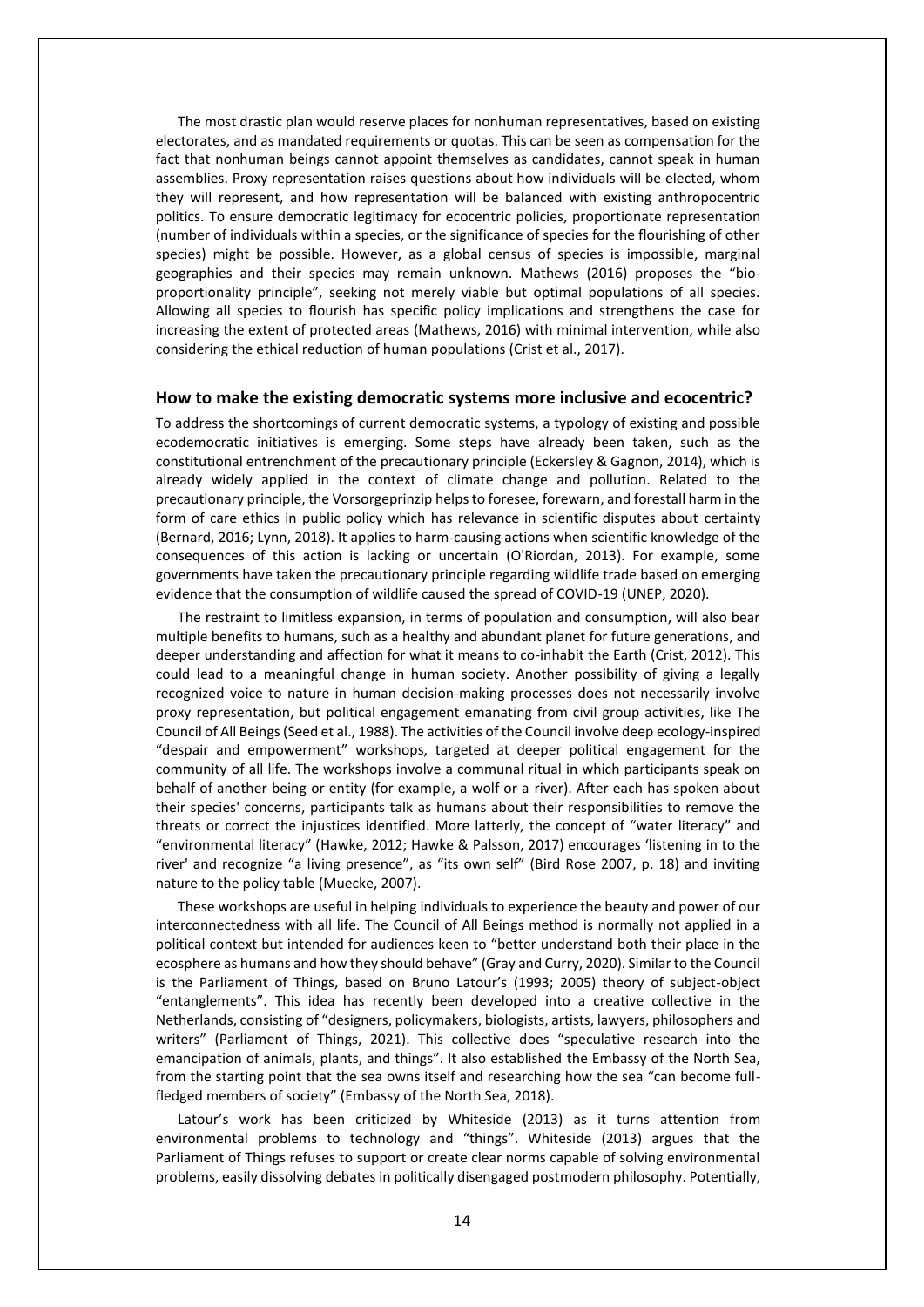however, these types of informal "Embassies", "Councils" or "Parliaments" can help empower different socio-economic segments of society through activities such as role-play, moral education, and political visioning (Muecke, 2007).

Another example of political representation encouraging broad participation is the Parties for Animals, based on the EU's existing agricultural, animal and wildlife platforms across all sectors of society – civil, corporate, and governmental (Morini, 2018; Kopnina, 2019a; 2019b). The parties are normally focused on farming or domesticated animals, and not on (wild) collectives, or broader issues of sustainability (Kopnina 2019a, 2019b). Animal Parties are stronger in Europe, but also in North and South America, Asia, and Oceania (Party for the Animals, 2021).

As part of the search for a more inclusive and ecocentric democratic system, it is worth considering the degrowth movement (Kallis, 2011), as well as the economy for the common good (Felber, 2015). These movements support the robust protection of ecosystems and the broadening of democratic values, allowing for alternative ethic-political spaces (Calarco, 2014; Wadiwel, 2015), such as eco-democracy.

### **What would ecodemocracy look like in operation?**

Lundmark (1998) cautions that "our ability to understand nonhumans is primarily restricted to species that are similar to us". The proxy representation, in this case, may cause difficulties in deciding who will represent which nonhumans and whether all species will weigh equally. Some might be less subjectively "likable" but scientifically – from the ecosystem functioning point of view - more important than others. Because it is not possible to count the numbers of all species populations on earth, the proxy idea must evolve differently and the allocation of votes and inclusions must be ethically considered in the interests of fair representation.

Making room for nonhuman others implies entitlement to the possession of their own lives. Support for nonhuman rights implies that the most basic interests of animals - such as avoidance of death or suffering - should be considered (Wallach et al., 2020). This realization is rooted in many transdisciplinary positions that have been named post-humanism or nonanthropocentrism, inspired by deep ecology (Naess, 1973), animal rights, and animal law literature (Sunstein and Nussbaum, 2004; Borràs, 2016; Shyam, 2019). Stone's (2010) work "Should Trees Have Standing" argues for the legal standing of trees through legislative measures, advocating the legal personage of nonhuman life.

However, the movement to integrate animal (or broader nonhuman) rights or nature law with ecocentric ethics has not been easy. Efforts to establish legal rights for nature are mired in discussions about which animals should be accorded rights, and whether individual animals should have less ethical standing than species or habitats (Garner, 2015). Species ranking or hierarchy in terms of which species deserve more rights, has indeed been a subject of a long debate in both deep ecology and animal rights literature (Sunstein & Nussbaum, 2004; Garner, 2015). The discussion about whether invasive (but rare or endangered) versus native (but abundant) species or individuals within the species should be included in the sphere of moral consideration has been ongoing (Sunstein & Nussbaum, 2004; Garner, 2015; Wallach et al., 2020).

As an example, the mention of animal rights in the Facebook group "Conservation, Biodiversity, and Biogeography" in May 2020 evoked a variety of comments. One commentator thinks it is insensitive to speak of animal rights before human inequalities are addressed. Another commentator suspects that recognizing the rights of individual animals will negatively affect conservation as a whole by protecting invasive species. Midgley's (1994) distinction between absolute and relative dismissals of animal concerns is apparent from these reactions. Both commentators seem to be taking a position of relative dismissal based on what they believe are more important issues or goals.

Following this illustration, the idea of "rights" may bring controversies even within "sympathetic" biological conservation. Indeed, nonhuman rights are not likely to be easily accepted unless established political, legal, and broad cultural recognition of these rights exists, as Stone (2010) proposes. This needs a major change requiring care for both nonhuman and human, sidestepping the common confusion between ecocentrism and ecocentric holism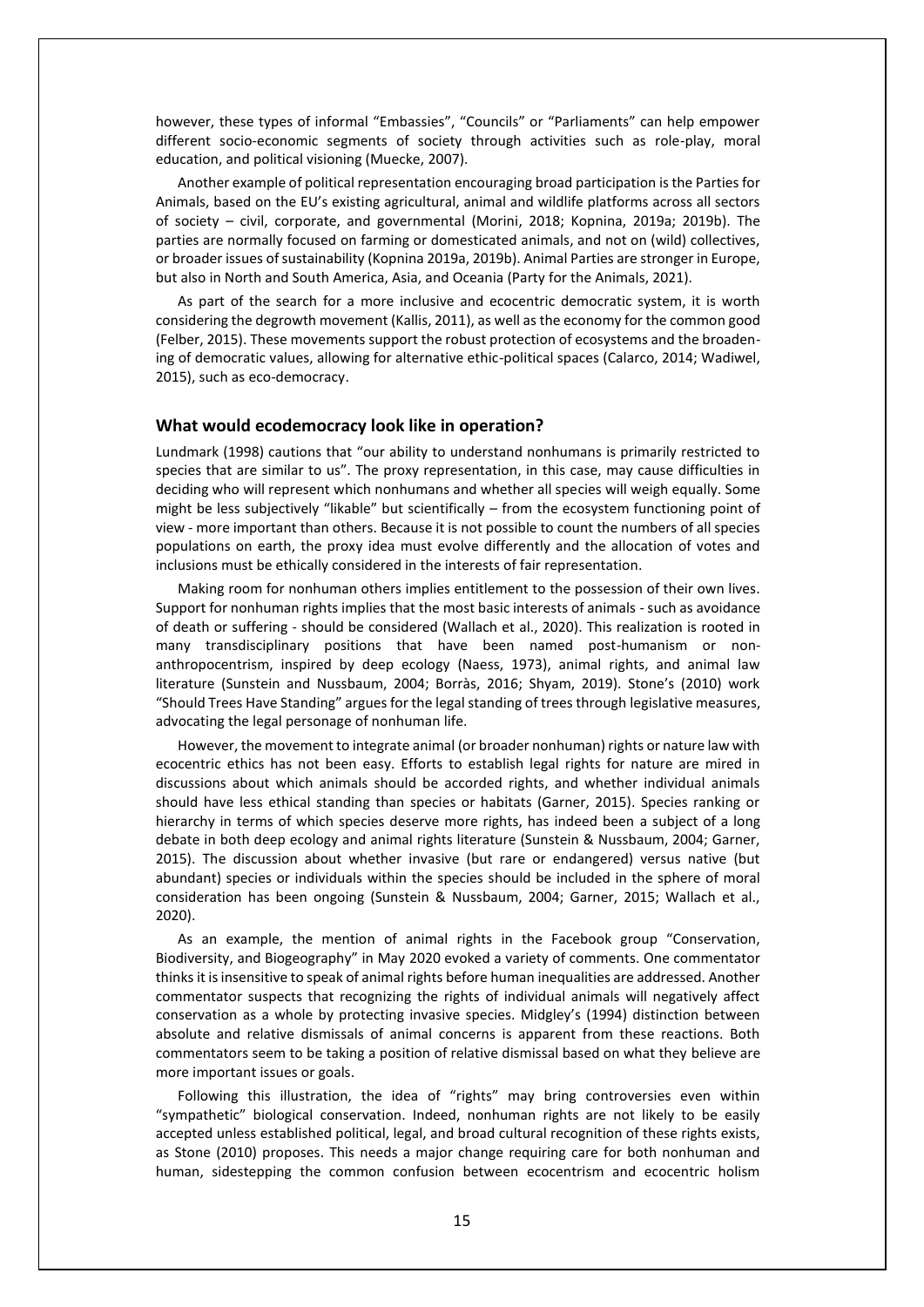(Peterson, 2013; Lynn, 2015). The change also requires recognition of objectification and commodification of nonhumans and nature and expanding the possibility of care within a multispecies community (Spannring, 2019). Advocates for Earth jurisprudence argue that Earthcentred governance – including representation – does not (and should not) privilege one species over another, but instead emphasize the key priority as overall ecological integrity and the ability of broader ecosystems to support and regenerate life.

Perhaps the largest global organization addressing ecodemocracy is the United Nations Harmony with Nature Programme (United Nations Harmony with Nature, 2021). It states:

Rights of Nature are grounded in the recognition that humankind and Nature share a fundamental, non-anthropocentric relationship given our shared existence on this planet... Legal provisions recognizing the Rights of Nature are sometimes referred to as Earth Jurisprudence, including constitutions, national statutes, and local laws. Also, new policies, guidelines, and resolutions are increasingly pointing to the need for a legal approach that recognizes the rights of the Earth to well-being.

Wide-ranging actors are incorporating ecocentric and animal-ethics perspectives and revolutionizing the way Earth-centered perspectives can be applied. The Global Alliance for the Rights of Nature (GARN, 2021), the Nonhuman Rights Project (2021), as well as the Ecological Law and Governance Association (ELGA, 2021), all work with the rights of nature in different ways. Some of the youth organizations are Global Youth Biodiversity Network, Youth4Nature, Youth for our Planet, and Earth Advocacy Youth.

In some countries, including the USA, New Zealand, and Bangladesh, some rivers and lakes have been given legal rights (Ruru, 2018; Strang, 2020). In June 2020, the Supreme Court of Justice of Colombia declared the Isla de Salamanca National Park a subject of rights to protect it from rampant deforestation, and in Aotearoa/New Zealand, the Whanganui River/Te Awa Tupua was granted legal personhood rights in 2014 (Ruru, 2018). Indigenous political movements and demands crucially impacted these reforms. In the case of the Whanganui River, the river's interests were represented by Maori Iwi, and local and national government representatives.

### **Discussion: Strategies for action between idealism and pragmatism**

Individual lifestyle change is part of the story but, on its own, is possibly too small to impact meaningful differences. Issues of resource overconsumption and population growth also require effective transnational multi-level governance. At the moment, as Lidskog and Elander (2010) observe in the case of democracy and climate change, this type of transnational governance still needs to be developed through a truly global optic, not just a western gaze.

This does not mean, of course, that some form of the eco-dictatorial elite will impose on people how to live their lives (Ophuls, 1977; Dryzek, 2005). It does imply, however, that several assumptions and values need to be re-examined. Sometimes a win-win scenario of convergence theory (Norton, 1986) might prevail. For example, as United Nations Environment Program (UNEP, 2020) has communicated, the (il)legal trade of wildlife affects both biodiversity and human health, and presently there are serious efforts to regulate this trade. By implication, human-centered policies espoused by current democratic societies can have a positive effect on the environment if they are strongly reinforced.

Bolder initiatives like proxy representation, offer much hope. Values have changed and new institutions have emerged that secure human rights, abolish slavery, and protect individuals and groups from other forms of discrimination. These institutions and mechanisms are not perfect, but they do exist in democratic systems without the use of force or dictatorship and could be replicated in the rights of nature.

Once the basic institutions and mechanisms protecting nonhuman beings are established, specific conundrums need to be discussed. Given climate change, for example, human proxies need to ponder several (limited) choices. If a threatened species cannot move fast enough to keep up with climate change (given the massive fragmentation of landscape caused by highways, cities, agriculture across global landscapes), are we justified in introducing that species to a similar environment elsewhere? Are we justified in taking an interventionist (active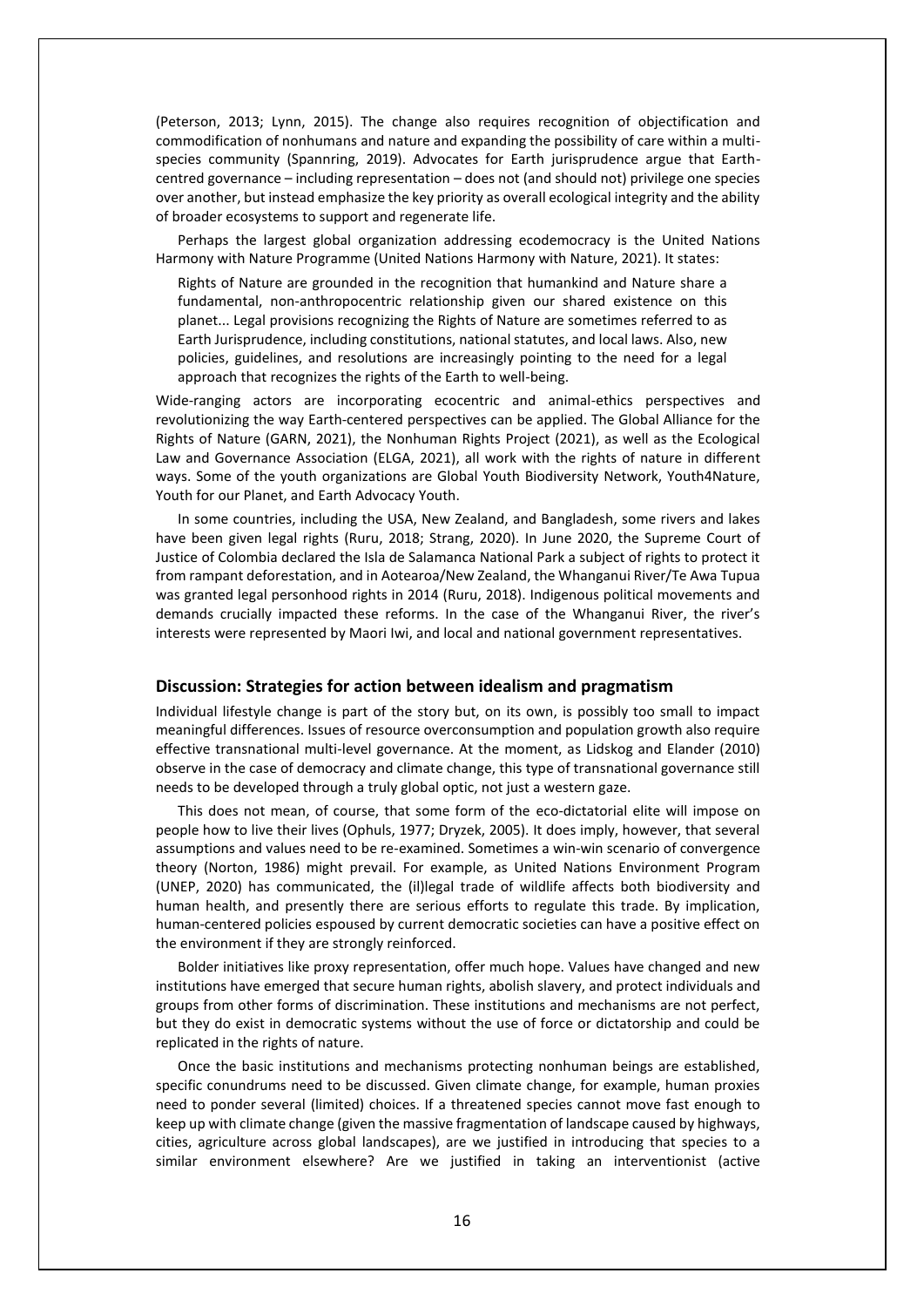management) approach, as it is, arguably, the management and "pragmatism" that has served mass extermination of invasive species in practice and anthropocentrism in ethics?

We may not reach a consensus on what the "good for the greatest number" is. For some, it is having personal freedom to drive a car, for others, it is a commitment to future generations of humans and nonhumans. While we speak about the "will of the people" in the age of the Anthropocene, when humanity "controls" the entire planet (Johns 2019), some will choose according to reason, and some according to heart.

We recognize that the optimistic story of conventional democratic environmental reform is widely appealing as making claims against the radiant hope of easy salvation is never a popular position (Sitka-Sage et al., 2017). Yet, act we must. This action should be broadly based, and not shouldered by a minority group of committed individuals (although, like all social movements, it is likely that the broad base will be reached only by the efforts of those committed individuals). The broad base is necessary if only to avoid defensive fantasies of "ecofascism" (Zimmerman, 1995), a term commonly applied to the concern that environmentalists strive to impose totalitarian regimes to achieve their objectives. The term might better apply to a situation in which one single species destroys others - what Crist (2012) referred to as genocide of nonhumans, as well as situations where environmental activists (most of them in developing countries) are murdered defending the rights of nature. Simply put, no known environmentalists or environmental groups support totalitarian, authoritarian, or murderous regimes. Violent ideologies and oppression are not compatible with ecocentrism as a worldview. Ecocentrism in its many varieties embraces and defends the entire community of life (Kopnina et al., 2018b; Piccolo et al., 2018; Washington et al., 2017; 2018; Taylor et al., 2020).

### **Ways forward: Keeping the wealth of global non-human nature**

Both animal rights and environmental ethics share a rejection of anthropocentrism and economy-centered ideology that seeks to exploit the natural world for short- term human profit (Garner, 2015; Wallach et al., 2020). Once the basic non-anthropocentric principles are established, the interests of various stakeholders can be further discussed, weighed, and negotiated. A new epistemology is needed to establish new goals, as is the non-anthropocentric ontology that underpins it. It is, therefore, a fundamental paradigm shift and this must necessarily involve doubt and resistance.

The realization of global species injustice should lead to action. However, urgent action does not presently dominate the political agenda. Current democratic systems are made in a way that they refute biological kinship and exclude humans from any obligations to other planetary inhabitants. Similar to the civil liberation movements of the past, another key to progress is foregrounding ecocentrism and ecojustice in social, economic, political, legal, and cultural institutions. Another action is developing animal well-being combined with nature/habitat protection agencies that push beyond the boundaries and blinkers of instrumental stakeholder meetings to further develop moral, scientific, political, and cultural deliberations to aid nonanthropocentric agendas. These actions are necessary if our privileged access to anything living on earth is to be truly sustainable, both for our future generations and for innumerable planetary inhabitants.

# **Examples of possible ecodemocratic strategies**

Aside from initiatives that already support the "Rights of Nature", there are many emerging and developing instruments and initiatives, such as the platform that promotes "ecocide law", which argues for the criminalization of ecocide and debates the elements required for such an international crime (Ecocide Law, 2021). One way to advocate for an international law of ecocide to be introduced is by reforming the Rome Statute by adding ecocide to the list of crimes against humanity (Mwanza, 2018).

Finally, to achieve a democratic system that can deal with environmental challenges in both pragmatic and ethical terms, eco-representation through "eco- advocates" was proposed (Lundmark, 1998; Baxter, 2005; Dobson, 2010; Gray & Curry, 2016; Gray & Curry, 2020). While details of the process of representation need ongoing adjustment, the overall purpose of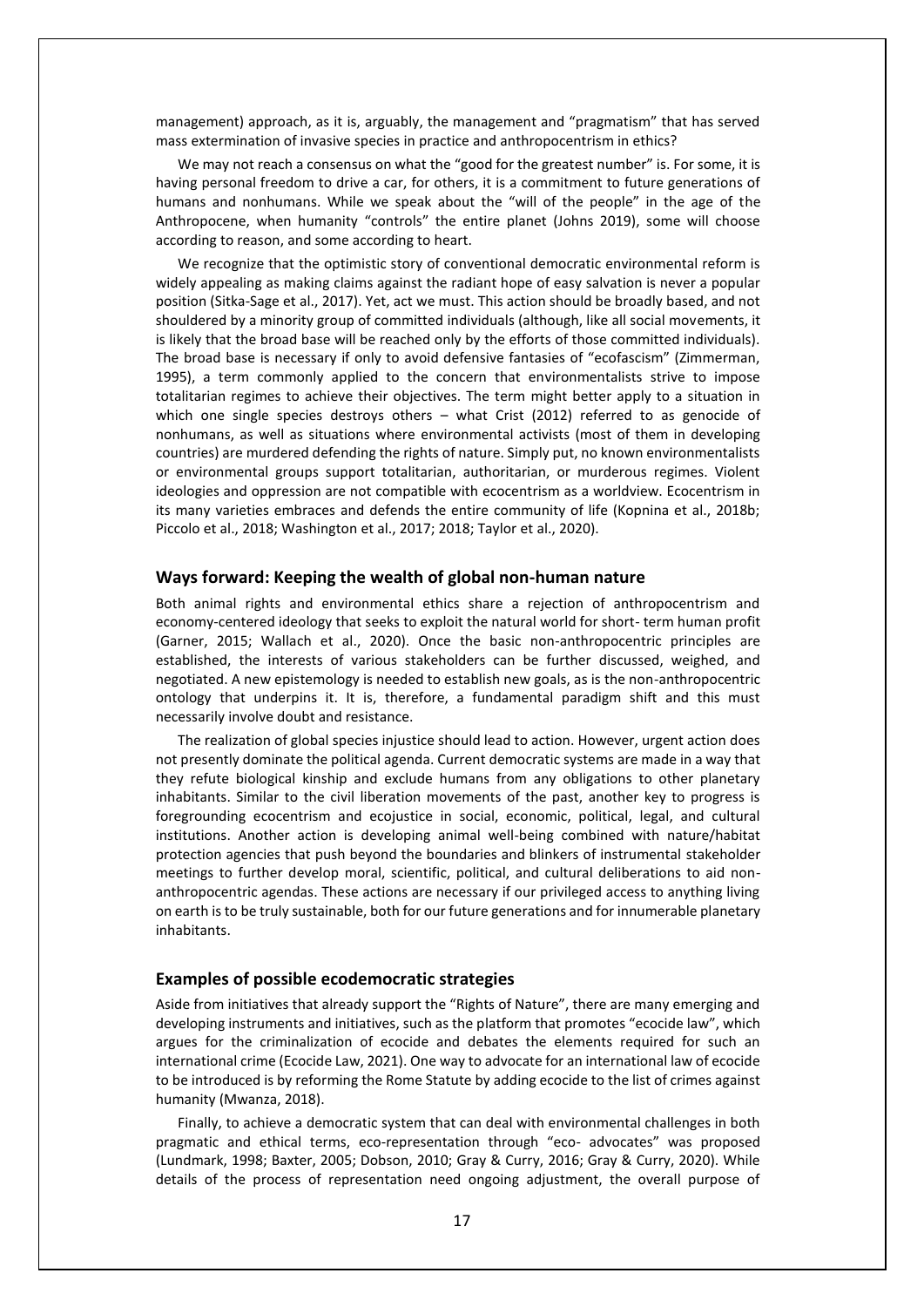ecodemocracy would be to recognize the entitlement rights of nonhumans to exercise their forms of agency and to flourish in their ways. Building on this shift an ecological democracy must make room for nonhuman others. However, this cannot take the form of simply extending the franchise, since nonhuman others cannot represent themselves in the public sphere in the same way as humans, as we have discussed (Eckersley & Gagnon, 2014).

Following this, "you could, therefore, claim that this rule can serve as a form of proxy representation for future generations of humans and nonhuman others, and broader ecosystems as well" (Eckersley and Gagnon 2014, p. 101). This may need to involve "some type of advocacy mandate, i.e., representatives being appointed for the specific task" (Lidskog & Elander 2010, p. 37). These representatives, like ourselves, can come from a mixed group of biophilic, biocentric, ecocentric, and zoocentric individuals from different countries, cultures, existing inter-, intra-, and supra-government organizations, private sector, NGOs, or green parties that may together form a Global Party for Nature.

# **Conclusion**

In answering the question of whether current democratic governments can solve various environmental problems, this article has delivered both negative and positive answers. This relates to the limitations of growth-centered industrial systems and societies. Both pragmatically and ethically, the needs of nonhuman beings and their habitats independent of their utilitarian value (a complete revaluation of the anthropocentric paradigm) must be considered.

Existing democratic systems must become more inclusive and ecocentric and involve learning from both existing mechanisms or organizations and pushing for a more ambitious system of ecorepresentation or mandate proxies. What is needed to secure democratic legitimacy for policy measures for the benefit of nonhuman species, is the realization that while some measures may impose limitations on electorates, if these electorates are expanded to nonhumans, the benefits would by far outweigh the burdens.

Simply put, future generations of humans will profit from a planet that is biologically abundant, and sensitive in an inter-species sense. Articulating this mutual benefit is likely to help sway current electorates to accept wider eco- representations of oppressed nonhuman beings while concomitantly recognizing them as intelligent beings in their own right. Not all present voters might agree on what the "good" for nonhuman species is; eco-representatives are likely to be in the majority but we surmise that they are likely to support mutually beneficial measures. Ecodemocracy in operation will most likely look like regular democracy, only it will be fairer and more inclusive, although perhaps imperfect and in need of constant negotiation and interlocution. Churchill said: "Democracy is the worst form of government, except for all the others that have been tried before". Maybe we should try again - and keep on trying.

#### **References**

Baxter, B. (2005). *A Theory of Ecological Justice*. Routledge.

Bernard, R. (2016). *Precautionary Principle, Pluralism, and Deliberation*. John Wiley & Sons.

- Bird Rose, D. (2007). Justice and Longing. In Potter, E., Mackinnon, A. McKenzie, S. & McKay, J, eds. *Fresh Water: New Perspectives on Water in Australia.* Melbourne University Press.
- Bisgould, L. (2008). Power and irony: One tortured cat and many twisted angles to our moral schizophrenia about animals. In Castricano, J. (ed.), *Animal subjects: An ethical reader in a posthuman world*. Wilfrid Laurier University Press.
- Blühdorn, I. (2007). Sustaining the unsustainable: Symbolic politics and the politics of simulation. *Environmental Politics,* 16, 251-275.
- Bonnett, M. (2013). Sustainable development, environmental education, and the significance of being in place. *Curriculum Journal*, 24(2), 250-271.
- Borràs, S. (2016). New Transitions from Human Rights to the Environment to the Rights of Nature. *Transnational Environmental Law*, 5(1), 113-143.

Burdon, P. (2011). *Exploring Wild Law: The Philosophy of Earth Jurisprudence*. Wakefield Press.

Cafaro, P. & Primack, R.B. (2014). Species extinction is a great moral wrong. *Biological Conservation*, 170, 1- 2.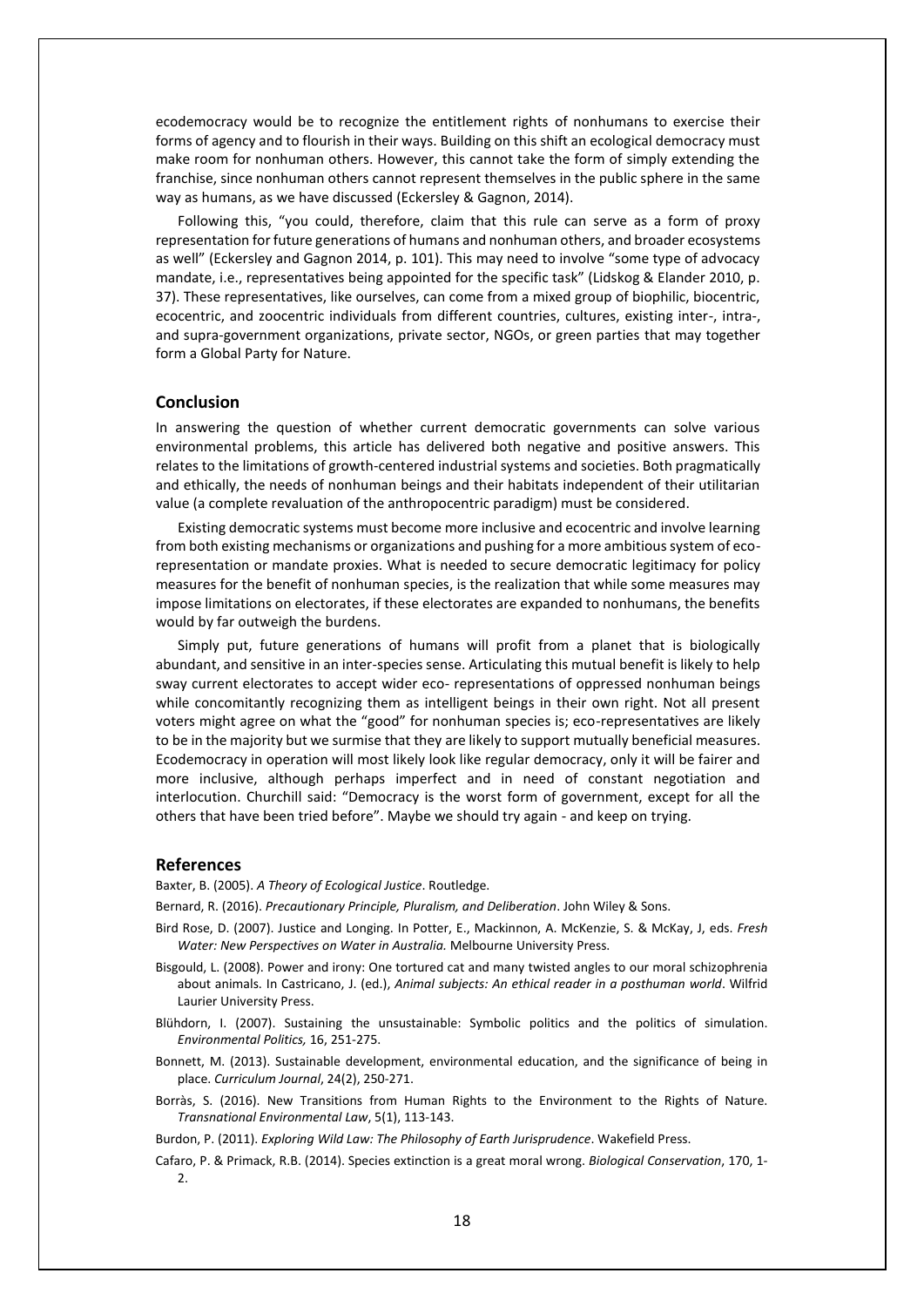- Calarco, M. (2014). Being toward Meat: Anthropocentrism, Indistinction, and Veganism. *Dialectical Anthropology* 38 (4), 415–29.
- Choplin, L. (2020). Pakistan's Highest court recognizes the rights of nonhuman animals. <http://animalrightswatch.us/?p=760600>
- Crist, E. (2012). Abundant Earth and the Population Question. In Cafaro P. and Crist, E. (eds.), *Life on the Brink: Environmentalists Confront Overpopulation* (pp. 141-151). University of Georgia Press.
- Crist, E., Mora, C. & Engelman, R. (2017). The interaction of the human population, food production, and biodiversity protection. *Science*, 356 (6335), 260-264.
- Cullinan, C. (2003). *Wild Law: A Manifesto for Earth Justice*, Green Books.
- Dobson, A. (2010). Democracy and Nature: Speaking and Listening. *Political Studies* 58 (4), 752–768.
- Dryzek, J. (2005). *The Politics of the Earth: Environmental Discourses*. Oxford University Press.
- Eckersley, R. (1995). Liberal democracy and the rights of nature: The struggle for inclusion. *Environmental Politics*, 4 (4), 169-198.
- Eckersley, R. (2004). *The Green State. Rethinking Democracy and Sovereignty*. MIT Press.
- Eckersley, R. & Gagnon, J.P. (2014). Representing Nature and Contemporary Democracy. *Democratic Theory*, *1*(1), 94.
- Ecocide Law (2021). [https://ecocidelaw.com/.](https://ecocidelaw.com/)
- ELGA (The Ecological Law and Governance Association) (2021). <https://www.elgaworld.org/>
- Embassy of the North Sea (2018). [https://www.ambassadevandenoordzee.nl/english/.](https://www.ambassadevandenoordzee.nl/english/)
- Felber, C. (2015). *Change Everything: Creating an Economy for the Common Good*. Zed Books.
- Fitzgerald, K.H. (2015). The silent killer: Habitat loss and the role of African protected areas to conserve biodiversity. In Wuerthner, G., Crist. E. & Butler T. (eds.), *Protecting the Wild: Parks and Wilderness*, *The Foundation for Conservation* (pp. 170- 188). Island Press.
- Foster, J. (2015). *After Sustainability: Denial, Hope Retrieval*. New York: Routledge. GARN (The Global Alliance for the Rights of Nature) (2021). <https://therightsofnature.org/>
- Garner, R. (2015). Environmental politics, animal rights, and ecological justice. In Kopnina, H. and Shoreman-Ouimet E. (eds), *Sustainability: Key issues* (pp. 331-346). Routledge.
- Garnett, T., Appleby, M. C., Balmford, A., Bateman, I. J., Benton, T. G., et al. (2013). Sustainable intensification in agriculture: premises and policies. *Science*, *341* (6141), 33-34.
- Goldman, M. (1998). Inventing the commons: Theories and practices of the commons 'professional. In M. Goldman (ed.), *Privatizing nature: Political struggles for the global commons* (pp. 20-53). Pluto Press.
- Goodman, P.S. (2019). Inequality Fuels Rage of 'Yellow Vests 'in Equality-Obsessed France. *The New York Times.* April 15*.* [https://www.nytimes.com/2019/04/15/business/yellow-vests-movement](https://www.nytimes.com/2019/04/15/business/yellow-vests-movement-inequality.html)[inequality.html](https://www.nytimes.com/2019/04/15/business/yellow-vests-movement-inequality.html)
- Gray, J., and Curry, P. (2016). Ecodemocracy: helping wildlife's right to survive. *ECOS*, *37*, 18-27.
- Gray, J., and Curry, P. (2020). 'Representation for nature': Ecodemocratic decision- making as a practical means of integrating ecological and social justice. In Kopnina, H. & Washington H. (eds.), *Conservation: Integrating Social and Ecological Justice* (pp. 155-166). Springer.
- Gray, J., Wienhues, A., Kopnina, H., & DeMoss, J. (2020). Ecodemocracy: Operationalizing ecocentrism through political representation for non-humans. *Ecological Citizen*, 3 (20), 166-177.
- Habu, A. & Muhammad, N.Z. (2017). Threats To Biodiversity Conservation In Yankari Game Reserve, Bauchi State, Nigeria. *International Journal of Innovative Research and Advanced Studies* (4)11, 395-342.
- Hawke, S. & Palsson, G. (2017). Water Futures, Biosociality, and Otherwise Agency. *ANUAC* 6 (1), 233-52.
- Hawke, S. (2012). Water Literacy An "Other-wise" Active and Cross-cultural Approach to Pedagogy, Sustainability, and Human Rights. *Continuum: Journal of Media and Cultural Studies* 26 (2), 235-47.
- Higgins, P. (2010). *Eradicating Ecocide: Laws and Governance to Prevent the Destruction of Our Planet*. Shepheard Walwyn Publishers Ltd.
- Inglehart, R. & Flanagan, S. C. (1987). Value Change in Industrial Societies. *American Political Science Review*, 81, 1289-1319.
- IUCN. Protected Areas. <https://www.iucn.org/ur/node/44>
- Johns, D. (2019). *Conservation Politics: The Last Anti-Colonial Battle*. Cambridge University Press.
- Kallis, G. (2011). In defense of degrowth. *Ecological Economics*, 70(5), 873-880. Katz, E. 1999. A Pragmatic Reconsideration of Anthropocentrism. *[Environmental](http://philpapers.org/asearch.pl?pubn=Environmental%2520Ethics) [Ethics](http://philpapers.org/asearch.pl?pubn=Environmental%2520Ethics)*, 21 (4), 377-390.
- Kopnina, H. & Cherniak, B. (2016). Neoliberalism and Justice in Education for Sustainable Development: A call for inclusive pluralism. *Environmental Education Research*, 22 (6), 827-841.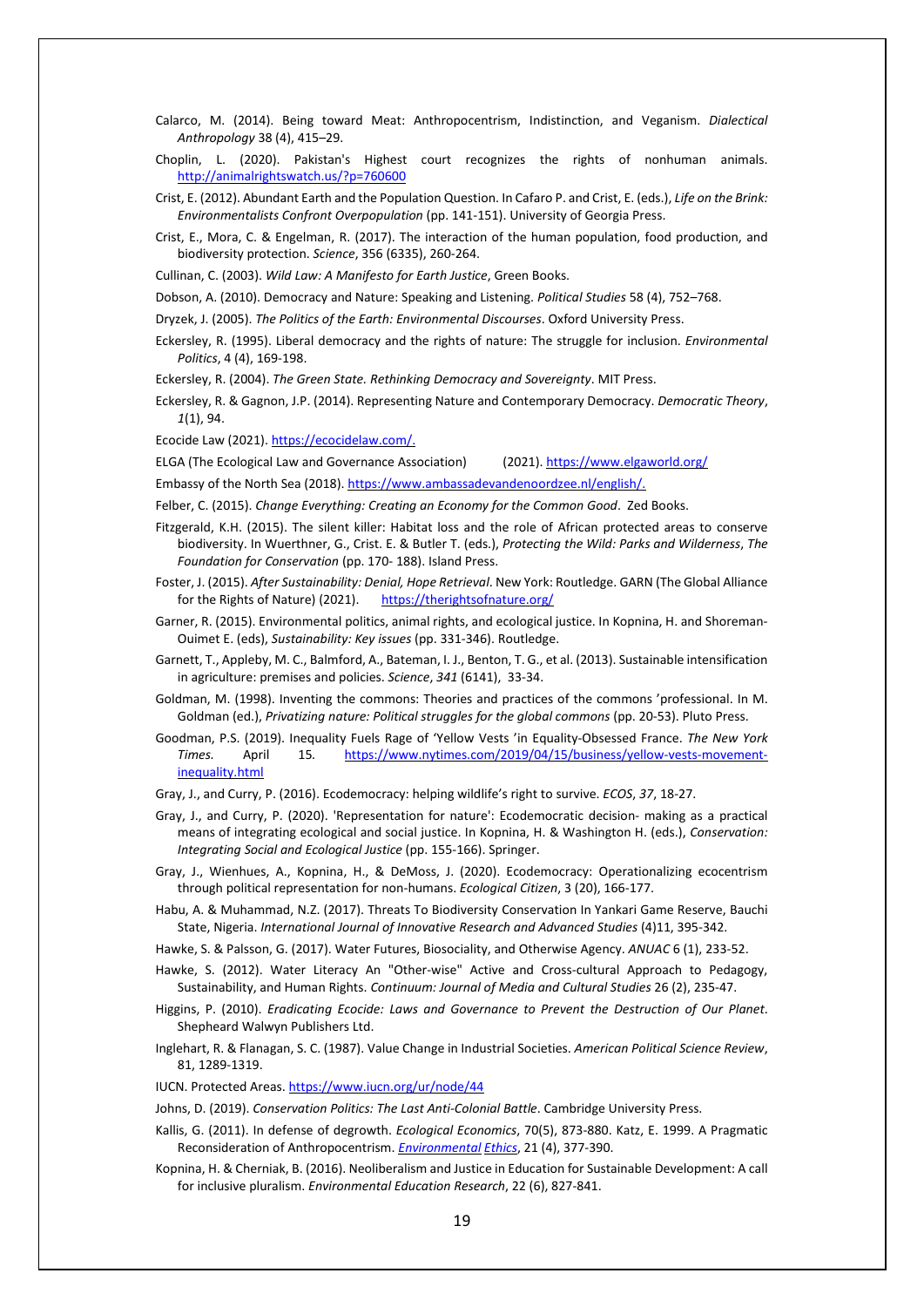- Kopnina, H., Taylor, B., Washington, H. & Piccolo, J. (2018a). Anthropocentrism: more than just a misunderstood problem. *Journal of Agricultural and Environmental Ethics*, 31 (1), 109-127.
- Kopnina, H., Washington, H., Gray, J. & Taylor, B. (2018b). The 'future of conservation' debate: Defending ecocentrism and Nature Needs Half movement. *Biological Conservation*, 217, 140-148.
- Kopnina, H. (2019a). Party for Animals: Introducing students to the democratic representation of nonhumans. *Society and Animals* (2019), 1-21.
- Kopnina, H. (2019b). If animals could talk: Ecological citizenship and the Dutch Party for Animals. *Animal Studies Journal*, 8(1), 158-189.
- Kopnina, H. (2020). Education for the Future? Critical Evaluation of Education for Sustainable Development Goals. *Journal of Environmental Education.* 51 (4),280-291.
- Latour, B. (1993). *We Have Never Been Modern*. Harvard University Press.
- Lidskog, R. and Elander, I. (2010). Addressing climate change democratically. Multi- level governance, transnational networks, and governmental structures. *Sustainable Development*, 18 (1), 32–41.
- Light, A. (1996). Compatibilism in political ecology. In Light, A., and Katz, E. (eds), *Environmental Pragmatism* (pp. 161–184). Routledge.
- Lundmark, C. (1998). Eco-democracy: A Green Challenge to Democratic Theory and Practice. Umeå Universitet, Doctoral dissertation.
- Lynn, W. S. (2015). Being Animal. *Society and Animals*, 23, 421-424.
- Lynn, W. S. (2018). Bringing Ethics to Wild Lives: Shaping Public Policy for Barred and Northern Spotted Owl. *Society & Animals*, 26(2), 217-238.
- Macy, J. (2005). The council of all beings. *The Encyclopedia of religion and nature*, *1*, 425-429.
- Mathews, F. (1996). *Ecology and Democracy*. Frank Cass.
- Mathews, F. (2016). From Biodiversity-Based Conservation to an Ethic of Bio- proportionality. *Biological Conservation*, 200, 140-148.
- Midgley, M. (1994). *Animals and Why They Matter*. University of Georgia Press. Morini, M. (2018). 'Animals first! The rise of animal advocacy parties in the EU: a new party family. *Contemporary Politics*, 24 (4), 418- 435.
- Muecke, S. (2007). The Cassowarry isindifferent to all this. Rhizomes: *Culturalstudiesin emerging knowledge*, 15. [http://www.rhizomes.net/issue15/muecke.html.](http://www.rhizomes.net/issue15/muecke.html)
- Mwanza, R. (2018). Enhancing accountability for environmental damage under international law: ecocide as a legal fulfillment of ecological integrity. Melbourne *Journal of International Law*, 19, 586.
- Naess, A. (1973). The shallow and the deep: long-range ecology movement. A summary. *Inquiry*, 16, 95–99.
- Nelson, M.P., Bruskotter, J.T., Vucetich, J.A. & Chapron, G. (2016). Emotions and the ethics of consequence in conservation decisions: Lessons from Cecil the Lion. *Conservation Letters*, 9 (4), 302-306.
- Nonhuman Rights Project (2021). <https://www.nonhumanrights.org/>
- Norton, B. G. (1986). Conservation and Preservation: A Conceptual Rehabilitation, *Environmental Ethics*, 8, 195–220.
- Ophuls, W. (1977). *Ecology and the Politics of Scarcity: Prologue to a Political Theory of the Steady State*. W. H. Freeman.
- O'Neill, J. (2006). Who Speaks for Nature? In Haila, Y. and Dyke, C. (eds.), *How Nature Speaks: The Dynamics of the Human Ecological Condition*. Duke University Press Books.
- O'Riordan, T. (2013). *Interpreting the Precautionary Principle*. Routledge.
- Osborn, F.V., and Parker G.E. (2002). Living with Elephants II; a manual. *MZEP,* 37 Lewisham Ave, Chisipite, Harare, Zimbabwe.
- Parliament of Things (2021). [https://theparliamentofthings.org/about/.](https://theparliamentofthings.org/about/)
- Party for the Animals (2021). <https://www.partyfortheanimals.com/international-movement/>
- Peterson, A. L. (2013). *Being Animal: Beasts and Boundaries in Nature Ethics*. Columbia University Press.
- Piccolo, J., Washington, H., Kopnina, H. & Taylor, B., (2018). Why conservation scientists should re-embrace their ecocentric roots. *Conservation Biology*, 32 (4), 959-961.
- Plotnik, J. M., and de Waal, F. B. (2014). Extraordinary Elephant Perception. *PNAS,* 111 (14), 5071-5072.
- Polanyi, K. (2001). *The Great Transformation: The Political and Economic Origins of Our Time*. Beacon Press. Rancière, J. (2007). *Hatred of democracy*. Verso Press.
- Ruru, J. (2018). 'Listening to Papatūānuku: A Call to Reform Water Law', *Journal of the Royal Society of New Zealand*, 48, (2-3), 215-224.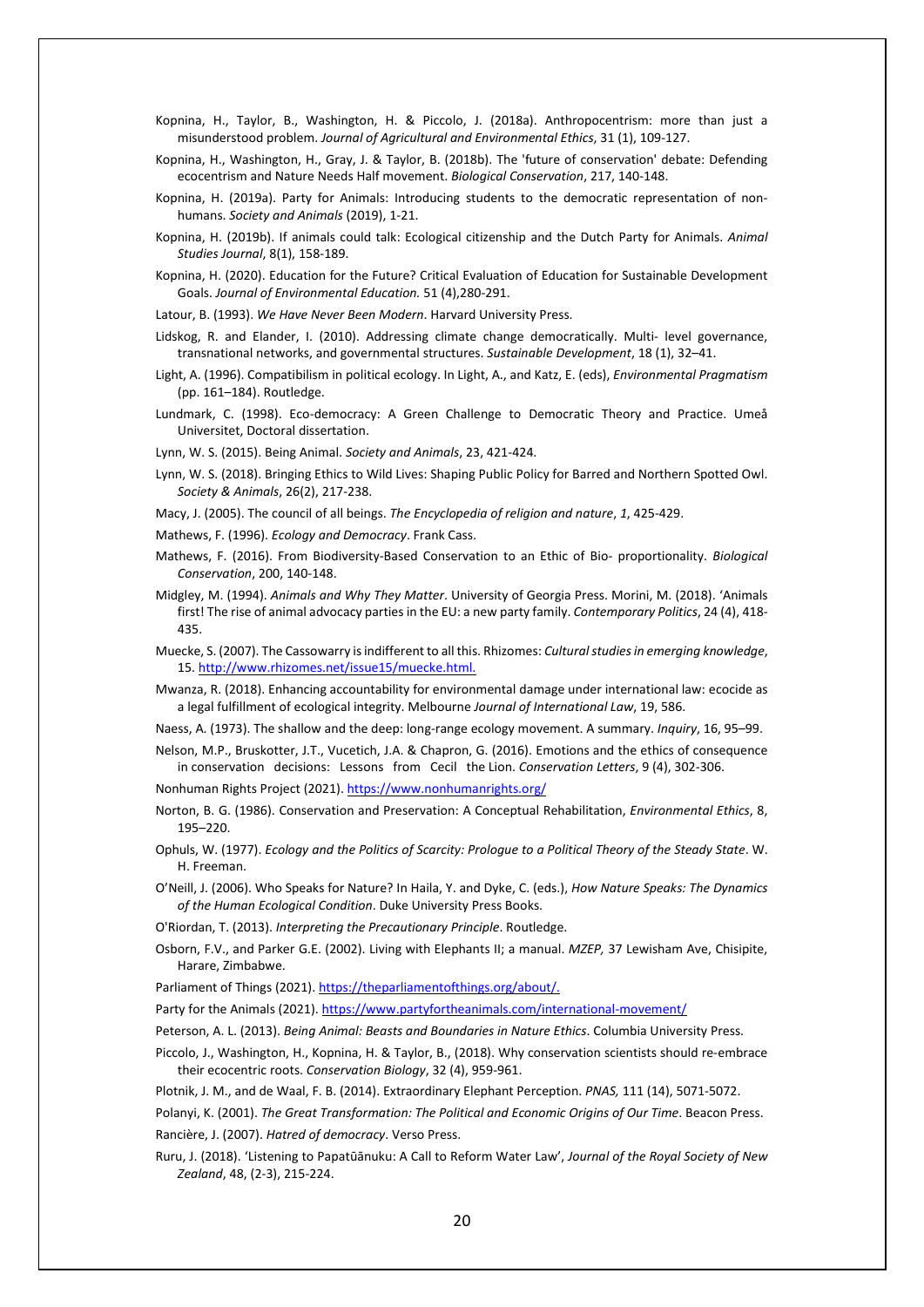- Seed, J., Macy, J., Fleming, P. & Naess, A. (1988). *Thinking Like a Mountain: Towards a Council of All Beings*. Heretic Books.
- Schlosberg, D. (2004). Reconceiving environmental justice: global movements and political theories. *Environmental Politics*, 13 (3), 517-540.
- Shyam, G. (2019). How community attitudes can strengthen arguments for changing the legal status of animals. *Society Register*, 3 (3), 67-82.
- Singer, P. (2009). Speciesism and moral status. *Metaphilosophy*, 40 (3-4), 567-581.
- Sitka-Sage, M. D., Kopnina, H. Blenkinsop, S. & Piersol, L. (2017). Rewilding Education in Troubling Times; or, Getting Back to the Wrong Post-Nature. *Visions for Sustainability*, 8, 1-19.
- Spannring, R. (2019). Ecological Citizenship Education and the Consumption of Animal Subjectivity. *Education Sciences*, 9(1), 41.
- Spannring, R. (2020). Youth in the Anthropocene: Questions of Intergenerational Justice and Learning in a More-Than-Human World, in G. Knapp & H. Krall (eds.) *Youth Cultures in a Globalized World. Springer Nature*, (forthcoming).
- Stone, C. D. (2010). *Should Trees Have Standing: Law, Morality and the Environment*, 3 rd ed., Oxford University Press.
- Strang, V. (2020). The rights of the river: water, culture, and ecological justice. In Kopnina, H., and Washington, H. (eds.) *Conservation: Integrating Social and Ecological Justice* (pp. 105-119). Springer.
- Sunstein, C.R. & Nussbaum, M.C. (2004). *Animal rights: Current debates and new directions*.Oxford University Press.
- Taylor, B., Chapron, G., Kopnina, H., Orlikowska, E., Gray, J. & Piccolo, J. (2020). The Need for Ecocentrism in Biodiversity Conservation. *Conservation Biology* 34 (5), 1089–1096.
- Tremblay K.R. & Dunlap R.E. (1977). Rural-Urban Residence and Concern with Environmental Quality: A Replication and Extension. *Rural Sociology* 43 (3), 474-491.
- Toliver, Z. (2020). COVID-19 Proves We Can't Waste Time on Animal Tests—Help PETA End Them. <https://www.peta.org/blog/covid-19-vaccine-fda-animal-testing/>
- Treves, A., Santiago-Ávila, F. J., & Lynn, W. S. 2019. Just Preservation. *Biological Conservation*, 229, 134-141.
- UNEP (United Nations Environment Program) (2020). There are no winners in the illegal trade of wildlife. <https://www.unenvironment.org/news-and-stories/story/there-are-no-winners-illegal-trade-wildlife>
- United Nations Harmony with Nature (2021). [http://www.harmonywithnatureun.org/rightsOfNature/.](http://www.harmonywithnatureun.org/rightsOfNature/)
- Wadiwel, D. J. (2015). *The War against Animals*. Koninklijke Brill.
- Wallach, A., Batavia, C., Bekoff, M. et al. (2020). Compassionate conservation raises a debate on personhood. *Conservation Biology*. <https://conbio.onlinelibrary.wiley.com/doi/abs/10.1111/cobi.13494>
- Warwick, P. V. (1998). Disputed Causes, Disputed Effects: The Postmaterialism Thesis Re-Examined. *Public Opinion Quarterly*, 62, 583-609.
- Washington, H., Taylor, B., Kopnina, H. Cryer, P. & Piccolo, J. (2017). Why ecocentrism is the key pathway to sustainability. *Ecological Citizen*, 1 (1), 32-41.
- Washington, H., Chapron, G. Kopnina, H., Curry, P., Gray, J. & Piccolo, J. (2018). Foregrounding ecojustice in conservation. *Biological Conservation*, 228, 367-374.
- Washington, H. & Maloney, M. (2020). The need for ecological ethics in new ecological economics. *Ecological Economics*, 169:106478.
- Werzansky-Orland, Y. (2019). What is animal: Learning from the past looking to the future. *Society Register*, 3 (3), 19-37.
- Whiteside, K.H. (2013). A representative politics of nature? Bruno Latour on collectives and constitutions. *Contemporary Political Theory*, 12 (3), 185-205.
- Williams, D. (2020). The Rights of Nature: A Global Movement for the Emerging World. *The Guardian*. [https://www.theguardian.com/society/2020/feb/03/being-woke-isnt-so-easy-even-if-you-know-what](https://www.theguardian.com/society/2020/feb/03/being-woke-isnt-so-easy-even-if-you-know-what-it-means)[it-means](https://www.theguardian.com/society/2020/feb/03/being-woke-isnt-so-easy-even-if-you-know-what-it-means)
- Wilson, A.P. (2019). (Non)human(imal) rights: dismantling the separateness in law and policy. *Society Register*, 3 (3), 39-65.

Zimmerman, M.E. (1995). The threat of ecofascism. *Social Theory and Practice*, 21 (2), 207-238.

#### **Author biodata in alphabetical order:**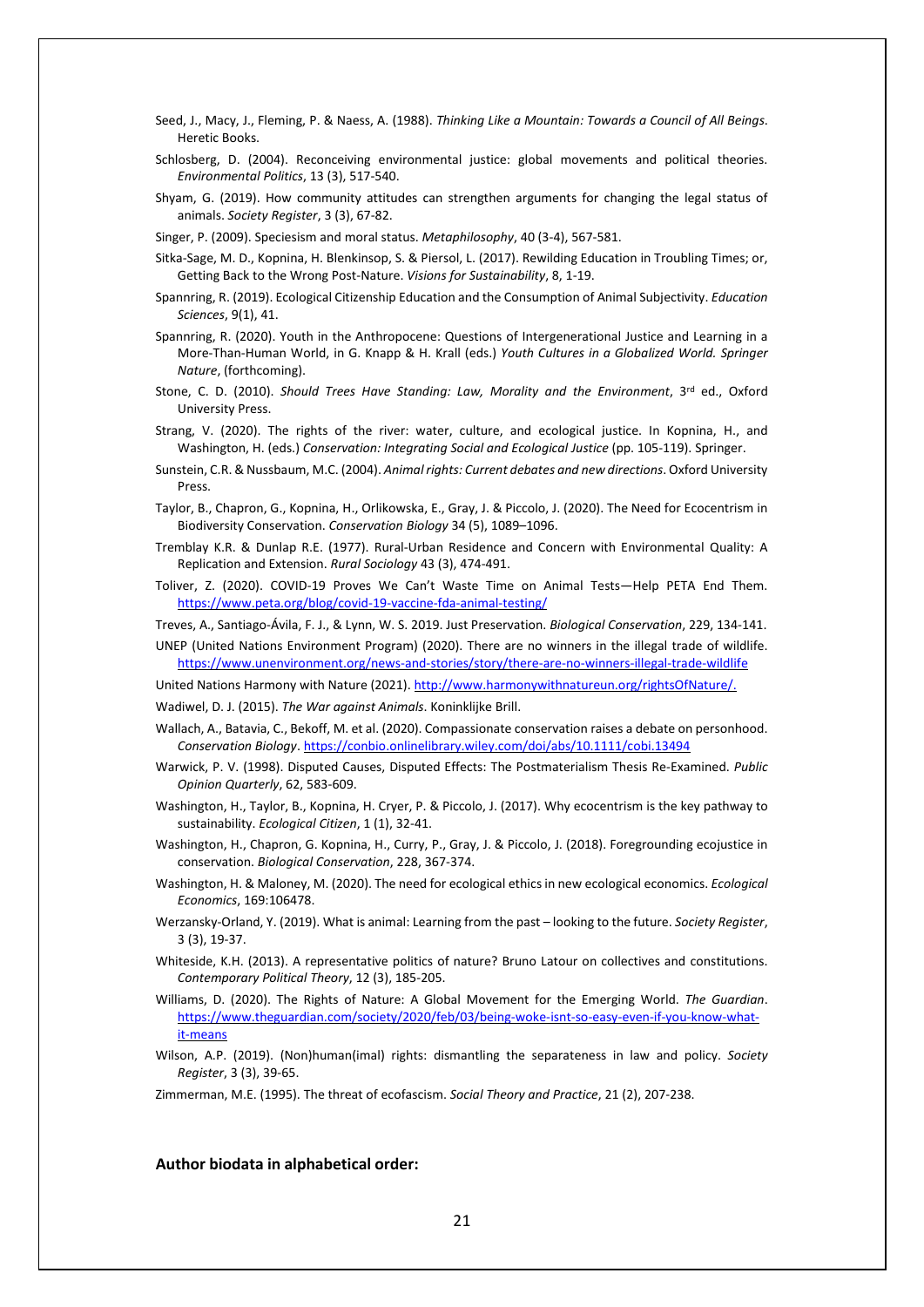**Mariusz Baranowski** is Assistant Professor in Economic Sociology at the AdamMickiewicz University, Poznań, Poland. He received three master's degrees in sociology, philosophy and management, and a Ph.D. in economic sociology. His research interest includes political and economic sociology, social welfare and commodification issues, and the critique of neoliberalism. He is (co)author of over sixty articles and chapters and five books. **ORCID:** <https://orcid.org/0000-0001-6755-9368>

**Hana Begovic** is from Sweden and is a strategic organizer, project coordinator, leaderand speaker with the mission to contribute to tangible and positive impact for the holistic well-being of the Earth system. She holds a Bachelor's Degree in Global Studies, a program uniting peace and development research, global gender studies,human ecology, human rights studies, globalization, and social anthropology. Hana is a member of the United Nations Harmony with Nature Knowledge Network and the Director of Earth Advocacy Youth, an international action group of young professionals in Earth Jurisprudence. **ORCID:** <https://orcid.org/0000-0003-4868-490X>

**Shé Mackenzie Hawke** (Ph.D. University of Sydney 2008) is Head of the Mediterranean Institute for Environmental Studies, Science Research Centre, Koper,Slovenia. She is an interdisciplinary researcher and environmental philosopher intersecting biosocial sustainability practices and the cascading effects of climate change. In 2020 she was Visiting Professor in Humanities at Alma Mater Europaea, Maribor, Slovenia. This paper is funded by The Slovenian Research Agency(ARRS) J7-1824 and the Austrian Science Fund FWF (I-4342-G) 'Surviving the Anthropocene Through Inventing New Ecological Justice and Biosocial PhilosophicalLiteracy. **ORCID:** <https://orcid.org/0000-0001-5709-7884>

**Helen Kopnina** (Ph.D. Cambridge University, 2002) is employed at The Hague University of Applied Sciences, coordinating Sustainable Business program and conducting research within three main areas: environmental sustainability, environmental education and biological conservation. She is the (co)author of over one hundredfifty peer-reviewed articles and sixteen books.

**Google scholar**[: https://scholar.google.nl/citations?user=pE0rWdgAAAAJ&hl=nl](https://scholar.google.nl/citations?user=pE0rWdgAAAAJ&hl=nl) **ORCID**: <http://orcid.org/0000-0001-7617-2288>

**William S Lynn** (Ph.D., University of Minnesota 2000) is a research scientist inthe George Perkins Marsh Institute at Clark University, and Political Animals editor at the journal Society & Animals. Prior to Clark he was a professor at Tufts Universityand Williams College where he taught courses in animal studies, environmental studies, ethics, qualitative research, and public policy. While at Tufts he also directedthe Master'sin Animals and Public Policy program. The focus of Bill's research is theethics of sustainability with an emphasis on animals and conservation. Schooled in ethics, geography, and political theory, hisinterdisciplinary approach examines why and how we ought to care for people, animals and nature [https://www.williamlynn.net/.](https://www.williamlynn.net/) **ORCID:** <https://orcid.org/0000-0003-4957-426X>

**Michelle Maloney** holds a Bachelor of Arts (Political Science and History) and Laws (Honours) from the Australian National University and a PhD in Law from Griffith University. She has more than 30 years of experience designing and managing climate change, sustainability and environmental justice projects in Australia, the United Kingdom, Indonesia and the USA, and this includes ten years working with indigenous colleagues in Central Queensland on a range of community development,sustainability and cultural heritage projects. Michelle met and fell in love with Earthjurisprudence and Earth Laws in 2009 and since 2011 has been working to promote the understanding and practical implementation of Earth centred governance - witha focus on law, economics, ethics, education, cross-cultural knowledge and the arts - in Australia through her work with AELA. Adjunct Senior Fellow[, Law Futures](https://www.griffith.edu.au/law-futures-centre) [Centre,](https://www.griffith.edu.au/law-futures-centre) Griffith University.

**Marco Morini** is Assistant Professor in Political Science at the University of Rome "LaSapienza" (Italy). He has previously been Jean Monnet Fellow at the Robert SchumanCentre (European University Institute), Assistant Professor in Political Science at theInternational University of Sarajevo (Bosnia and Herzegovina) and Post-Doctoral Research Fellow in Sociology at Macquarie University (Australia). His research interests include Political Communication, Elections, Political Parties. He is the author of Lessons from Trump's Political Communication. How to Dominate the Media Environment (London: Palgrave, 2020). **ORCID:** <http://orcid.org/0000-0003-3597-3681>

**Naziru Zakari Muhammad** is a Conservation Biologist. He studied BSc Zoology at University of Jos Nigeria and PG Diploma Wildlife management at Mweka College Tanzania. He is one of the wildlife officers in Nigeria trained to sustain the legacy of theGlobal Environment Facility Project Nigeria (2004-2009), on Protected Areas andBiodiversity Management. He presently works in Yankari Game Reserve Bauchi Nigeria, a premier wildlife destination in West Africa. His research interests include areas relevant to conservation, which include